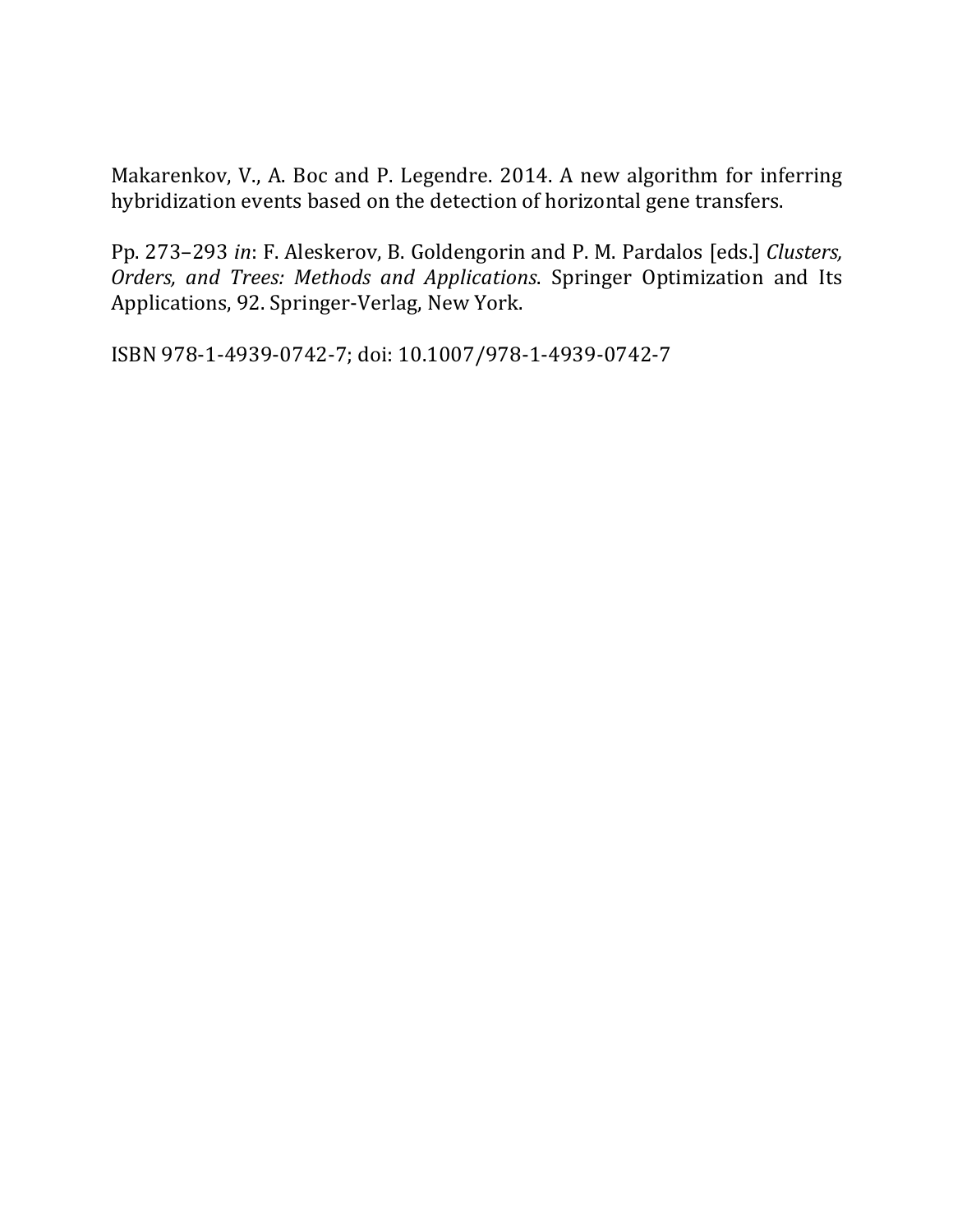# A new algorithm for inferring hybridization events based on the detection of horizontal gene transfers

Vladimir Makarenkov, Alix Boc, and Pierre Legendre

Abstract Hybridization and horizontal gene transfer are two major mechanisms of reticulate evolution. Both of them allows for a creation of new species by recombining genes or chromosomes of the existing organisms. An effective detection of hybridization events and estimation of their evolutionary significance have been recognized as one of the main hurdles of the modern computational biology. In this article, we underline common features characterizing horizontal gene transfer and hybridization phenomena and describe a new algorithm for the inference and validation of the diploid hybridization events, when the newly created hybrid has the same number of chromosomes as the parent species. A simulation study was carried out to examine the ability of the proposed algorithm to infer correct hybrids and their parents in various practical situations.

# 1 Introduction

Horizontal gene transfer and hybridization, which are often followed by genetic or chromosomic recombination, have been recognized as major forces contributing to the formation of new species. Both of these evolutionary mechanisms are important parts of the reticulate evolution phenomenon which requires a network topology for its correct graphical representation. Phylogenetic networks are a generalisation

Alix Boc

Vladimir Makarenkov

Département d'Informatique, Université du Québec à Montréal, C.P.8888, succursale Centre Ville, Montréal, QC, Canada, H3C 3P8, e-mail: makarenkov.vladimir@uqam.ca

Université de Montréal, C.P. 6128, succursale Centre-ville Montréal, QC, Canada, H3C 3J7, email: alix.boc@umontreal.ca

Pierre Legendre

Université de Montréal, C.P. 6128, succursale Centre-ville Montréal, QC, Canada, H3C 3J7, email: pierre.legendre@umontreal.ca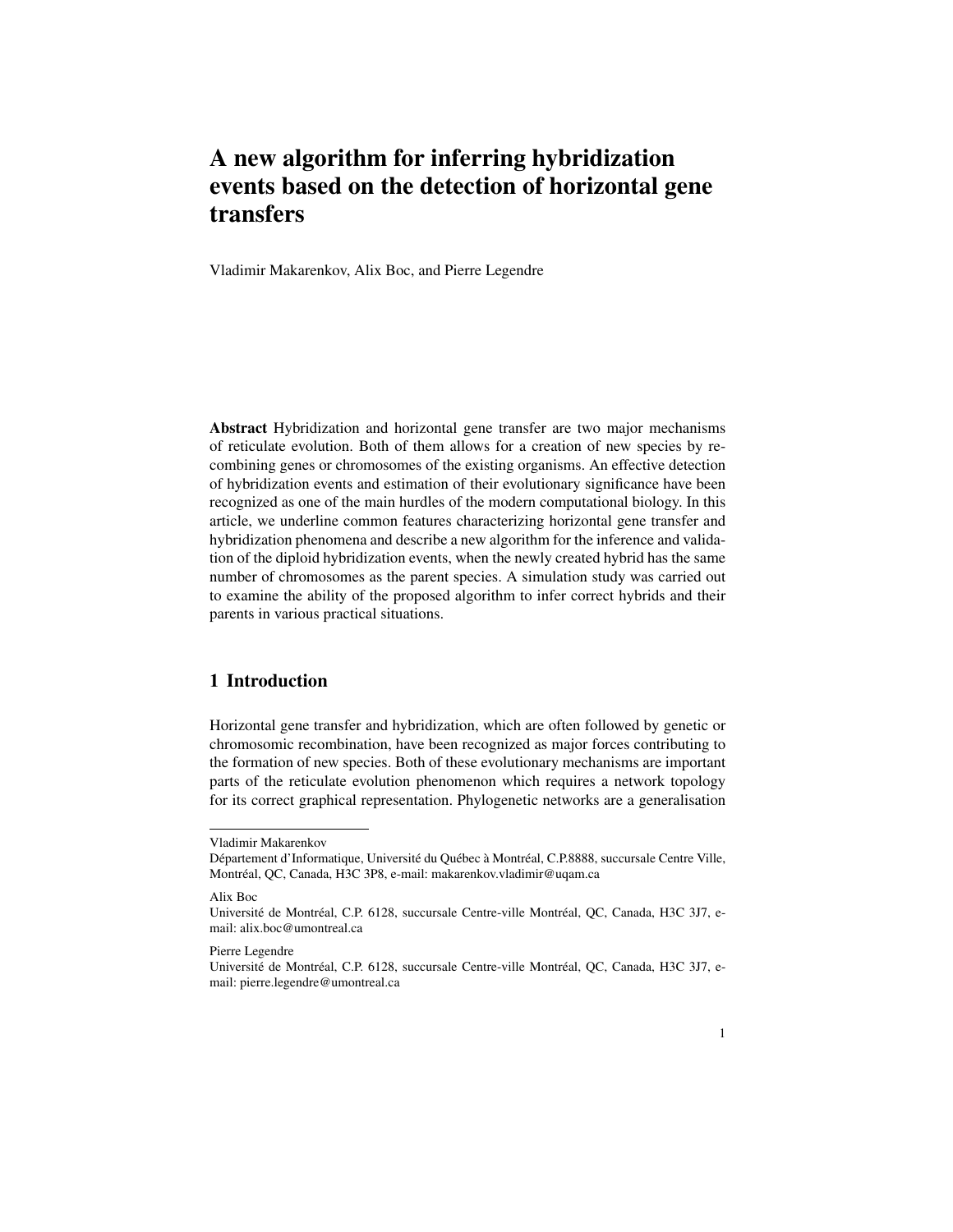of phylogenetic (or additive) trees which have been systematically used in biological and bioinformatics studies since the publication of Darwin's *On the Origin of Species by Means of Natural Selection* [10] in order to represent the process of species evolution. Phylogenetic trees and networks are usually reconstructed according to similarities and differences between genetic or morphological characteristics of the observed species (i.e. taxa or objects). The tree reconstruction can rely either on distance-based methods [36] or on character-based methods [18]. When distance-based methods are considered, the tree building process is usually twofold: the distances are first estimated from character data and a tree is then inferred from the distance estimates. The character-based methods assume that genetic sequences evolve from a common ancestor by a process of mutation and selection without mixing (e.g. without horizontal gene transfer or hybridization events).

However, phylogenetic trees cannot be used to represent complex reticulate evolutionary mechanisms such as hybridization, horizontal gene transfer, recombination, or gene duplication followed by gene loss. Phylogenetic networks become the models of choice when reticulation events have influenced species evolution [19, 20]. One example of phylogenetic networks is a reticulogram, i.e. reticulated cladogram, which is an undirected connected graph capable of retracing reticulate evolutionary patterns existing among the given organisms [24]. Since their introduction in 2002, reticulograms have been used to portray a variety of phylogenetic and biogeographic mechanisms, including hybridization, microevolution of local populations within a species and historical biogeography dispersion events [24, 27].

*Horizontal gene transfer* (HGT), which is also called lateral gene transfer, is one of the main mechanisms contributing to the diversification of microbial genomes. HGT consists of a direct transfer of genetic material from one lineage to another. Bacteria and viruses have developed complex mechanisms of the acquisition of new genes by HGT to better adapt to changing environmental conditions [11, 41]. Two main HGT detection approaches exist in the literature. First of them proceeds by sequence analysis of the host genome in order to identify the genomic fragments with atypical GC content or codon usage patterns [23]. The second approach compares a morphology-based species tree, or a molecular tree inferred from a molecule which is supposed to be unaffected by horizontal gene transfer (e.g. 16S rRNA), with a phylogeny of the considered gene. When bacterial or viral data are examined, the observed topological differences between two trees can be often explained by HGT. The second approach comprises numerous heuristic algorithms, including the network-based models introduced by Hein [16], von Haeseler and Churchill [15], and Page and Charleston [32, 33]. Mirkin et al. [29] described a tree reconciliation method for integrating different gene trees into a unique species phylogeny. Maddison [26], and then Page and Charleston [33], were first to present the set of evolutionary constraints that should be satisfied when inferring HGT events. Several recently proposed methods deal with the approximation of the Subtree Prune and Regraft (SPR) distance which is used to estimate the minimum possible number of HGTs. Bordewich and Semple [8] showed that computing the SPR distance between two rooted binary trees is NP-hard. A model allowing for mapping several gene trees into a species tree was introduced by Hallett and Lagergren ([14], Lat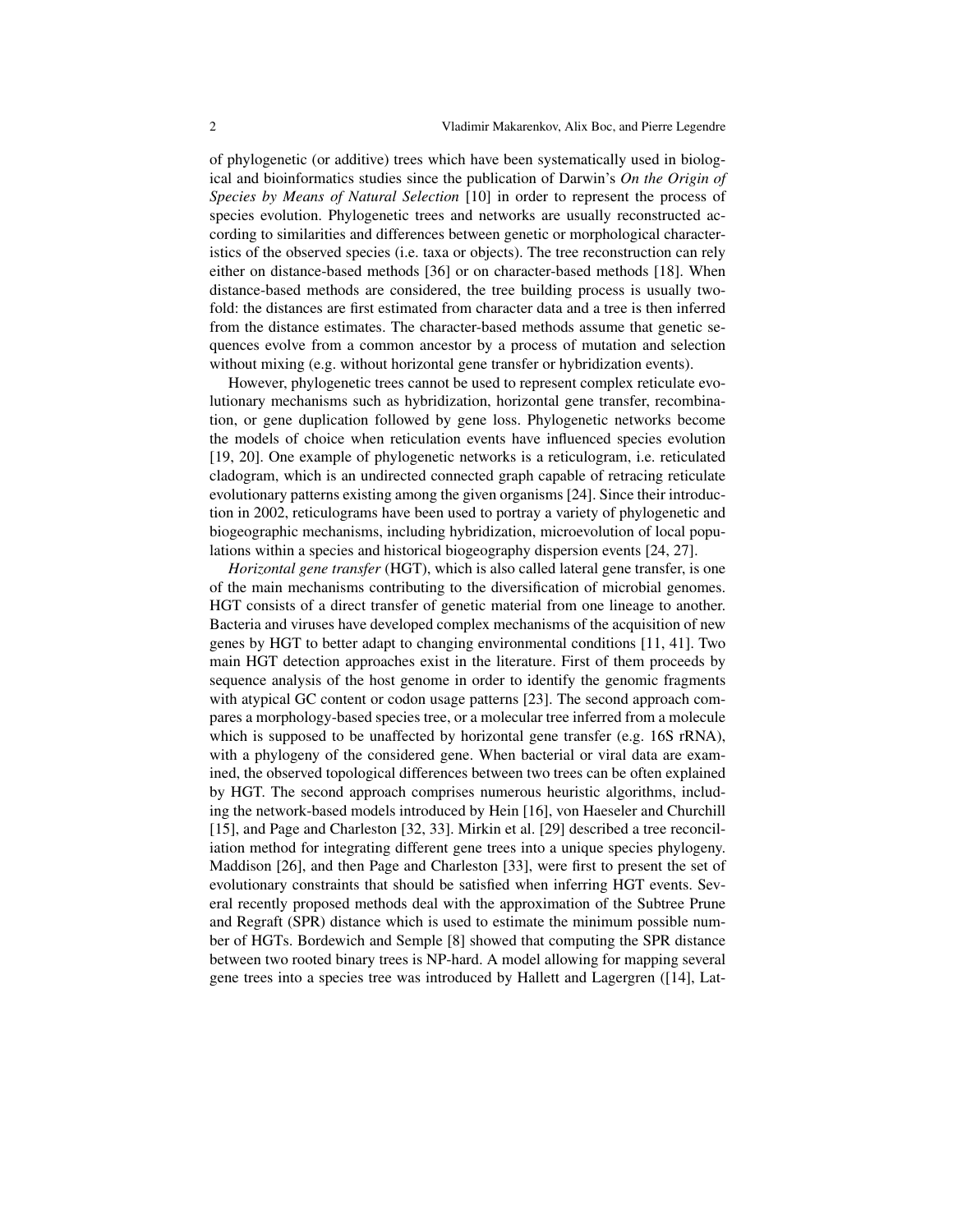Trans algorithm). Mirkin et al. [30] described an algorithm for the reconciliation of phyletic patterns with a species tree by simultaneously considering gene loss, gene emergence and gene transfer events. Mirkin et al. [30] showed that in each situation their algorithm, which can be seen as one of the main references in this field, provided a parsimonious evolutionary scenario for mapping gene loss and gain events into a species phylogenetic tree. Nakhleh et al. [31] and Than and Nakhleh [38] put forward the RIATA-HGT heuristic based on the divide-and-conquer approach. Boc et al. [5] introduced a new horizontal gene transfer inference algorithm, HGT-Detection, and showed that it is considerably faster than the exhaustive HGT detection strategy implemented in LatTrans, while being identical in terms of accuracy. HGT-Detection was also proved to be faster and generally more reliable than RIATA-HGT. The HGT-Detection algorithm will be considered as a backbone procedure for the hybrid detection technique that we introduce in this article.

*Hybridization* is another major process of reticulate evolution [2]. It is very common among plants, fish, amphibians and reptiles, and is rather rare among other groups of species, including birds, mammals and most arthropods [28]. The new species is created by the process of recombination of genomes of different parent species. When the new species have the same number of chromosomes as its parents, the process is called *diploid hybridization*. When the new species has the sum of the number of the parent's chromosomes, the process is called *polyploid hybridization*. In this study, we will assume that new species have been created by the process of diploid hybridization. Most of the hypotheses and conclusions about hybridization rely on morphological data, and in many situations, these hypotheses have not been rigorously tested by simulations [21]. The majority of the works addressing the issue of the hybrids detection aim at calculating the minimal number of hybridization events that are necessary to reconcile the given tree topologies [3, 8]. Some of them proceed by estimating the SPR distance between a pair of rooted trees [1, 39, 40]. The main drawback of these methods is that most of them can deal only with a small number of hybrids and none of them offers the possibility of a statistical validation of the obtained hybridization events.

In this article, we propose a new algorithm for inferring a minimum number of statistically validated hybridization events that are necessary to reconcile the set of gene trees belonging to different parents (i.e. male and female gene trees) under the hypothesis of diploid hybridization. The new method will use the common features characterizing horizontal gene transfer and hybridization processes by separating the task of detecting hybridization events into several sub-tasks, each of which could be tackled by solving an equivalent horizontal gene transfer detection problem. A statistical validation procedure allowing one to assess the bootstrap support of the proposed hybrids and their parents will be incorporated into the new algorithm. A simulation study along with an application example will be also presented in the article.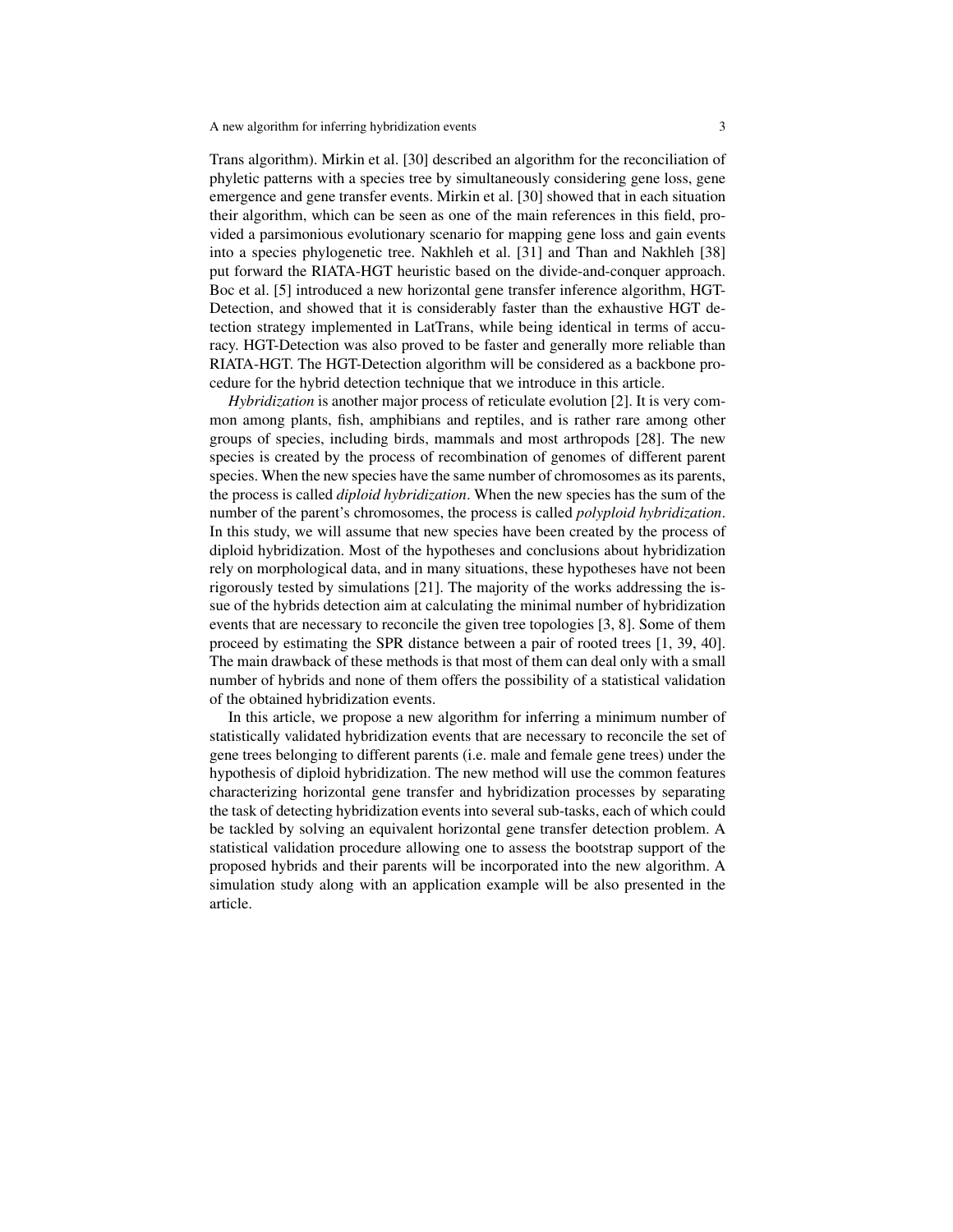## 2 Definitions and basic concepts

This section recalls some basic definitions concerning phylogenetic trees and tree metrics following the terminology of Barthélemy and Guénoche [4]. The distance  $\delta(x, y)$  between two vertices x and y in a phylogenetic tree T is defined as the sum of the edge lengths of the unique path connecting  $x$  and  $y$  in  $T$ . Such a path is denoted (*x*,*y*). A leaf is a vertex of degree one.

Definition 1. Let *X* be a finite set of *n* taxa. A dissimilarity *d* on *X* is a non-negative function on  $(XxX)$  such that for any *x*, *y* from *X*:

 $(1) d(x, y) = d(y, x)$ , and

 $d(x, y) = d(y, x) \ge d(x, x) = 0.$ 

**Definition 2.** A dissimilarity *d* on *X* satisfies the four-point condition if for any *x*, *y*, *z*, and *w* from *X*:

$$
d(x,y) + d(z,w) \le Max\{d(x,z) + d(y,w); d(x,w) + d(y,z)\}.
$$
 (1)

Definition 3. For a finite set *X*, a phylogenetic tree (i.e. an additive tree or an *X*tree) is an ordered pair  $(T, \varphi)$  consisting of a tree T, with vertex set V, and a map  $\varphi: X \to V$  with the property that, for all  $x \in X$  with degree at most two,  $x \in \varphi(X)$ . A phylogenetic tree is called binary if  $\varphi$  is a bijection from *X* into the leaf set of *T* and every interior vertex has degree three. The main theorem linking the four-point condition and phylogenetic trees (i.e., phylogenies) is as follows:

### Theorem 1. *(Zarestskii, Buneman, Patrinos, Hakimi and Dobson)*

*Any dissimilarity satisfying the four-point condition can be represented by a phylogenetic tree such that for any x, y from X, d*(*x*, *y*) *is equal to the length of the path* linking the leaves x and y in T. This dissimilarity is called a tree metric. Further*more, this tree is unique.*

Figure 1 presents an example of a tree metric on the set *X* of five taxa and the corresponding phylogenetic tree. Note that raw biological data rarely give rise directly to a tree metric (i.e. to a phylogenetic tree) but rather to a dissimilarity not satisfying the four-point condition. Biologists have to infer tree metrics and the corresponding trees by fitting the given dissimilarity with a tree metric according to a specific criterion.



Fig. 1 A tree metric on the set *X* of 5 taxa and the associated phylogenetic tree with 5 leaves.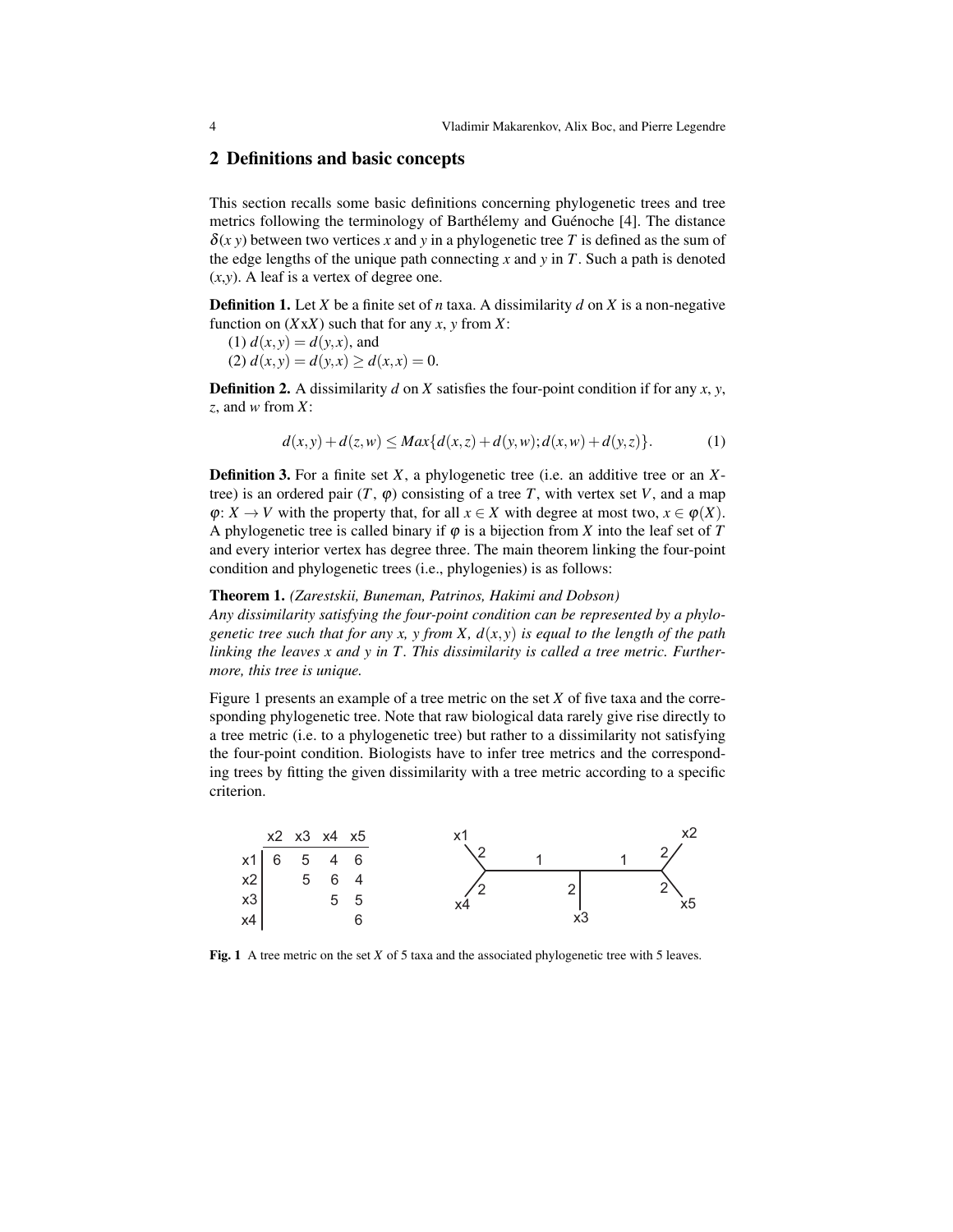# 3 Horizontal gene transfer detection problem and related optimization criteria

The problem of finding the minimum number of horizontal gene transfers that are necessary to transform one phylogenetic tree into another (i.e. also known as *Subtree Transfer Problem*) has been shown to be NP-hard [17]. Here we recall the main features of the HGT-Detection algorithm [5] intended for inferring horizontal gene transfer events. This algorithm proceeds by a progressive reconciliation of the given species and gene phylogenetic trees, denoted *T* and *T*', respectively. Usually, the species tree  $T$  is inferred from the gene that is refractory to horizontal gene transfer and genetic recombination. This tree represents the direct, or tree-like, evolution. The gene tree *T*' represents the evolution of the given gene which is supposed to undergo horizontal transfers.

At each step of the algorithm, all pairs of edges of the species tree *T* are tested against the hypothesis that a horizontal gene transfer has occurred between them. Thus, the original species phylogenetic tree  $T$  is progressively transformed into the gene phylogenetic tree *T*' via a series of SPR moves (i.e. gene transfers). The topology of the gene tree *T*' is fixed throughout the transformation process. The goal of the method is to find the minimum possible sequence of trees  $T$ ,  $T_1$ ,  $T_2$ , ...,  $T'$ transforming *T* into *T*'. Obviously, a number of necessary biological rules should be taken into account. For example, the transfers within the same lineage should be prohibited [14, 26, 33]. The subtree constraint we consider here (see Appendix A) allows us to take into account all necessary evolutionary rules.

We will consider the four following optimization criteria which can be used to select optimal transfers at each step of the algorithm: least-squares, the Robinson and Foulds topological distance, the quartet distance and the bipartition dissimilarity. The first employed optimization criterion is the *least-squares function Q*. It is defined as follows:

$$
Q = \sum_{i} \sum_{j} (d(i, j) - \delta(i, j))^{2},
$$
\n(2)

where  $d(i, j)$  is the distance between the leaves *i* and *j* in the species tree *T* at the first step of the algorithm (or the transformed species trees at the following steps of the algorithm) and  $\delta(i, j)$  is the distance between the leaves *i* and *j* in the gene tree *T*'.

The second criterion we use in the transfer detection part of our algorithm is the *Robinson and Foulds* (*RF*) *topological distance*. The RF metric [34] is an important and frequently used tool for comparing phylogenetic trees. This distance is equal to the minimum number of elementary operations, consisting of merging and splitting nodes, which are necessary to transform one tree into the other. This distance is twice the number of bipartitions present in one of the trees and absent in the other. When the RF distance is considered, we use it as the optimization criterion in the following way: all possible transformations of the species tree, consisting of SPR moves of its subtrees satisfying the biological constraints, are evaluated in such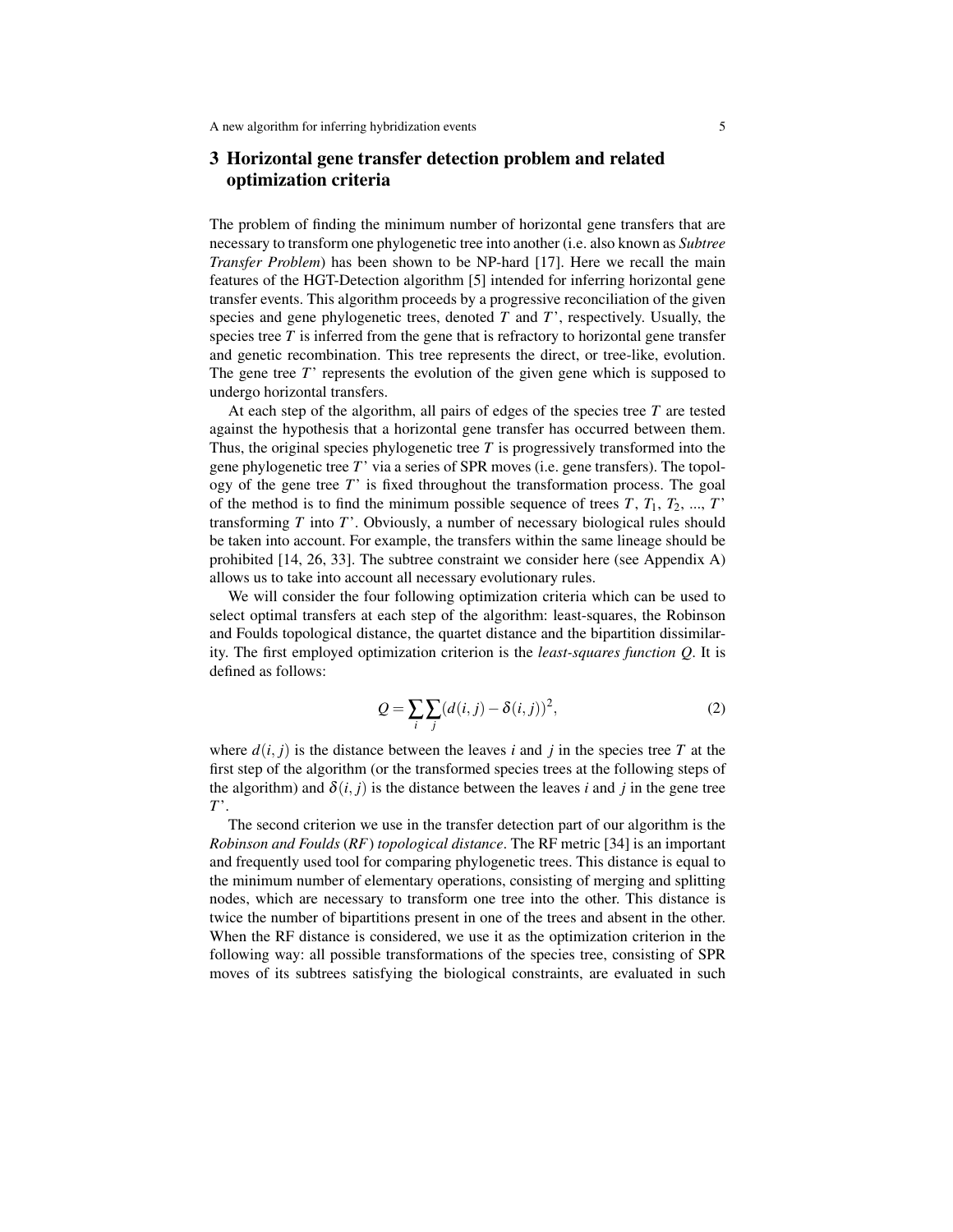a way that the RF distance between the transformed species tree  $T_1$  and the gene tree *T*' is computed. The subtree transfer yielding the minimum of the RF distance between  $T_1$  and  $T'$  is then selected.

The third considered criterion is the *quartet distance* (*QD*). QD is the number of quartets, or subtrees induced by four leaves, which differ between the compared trees. We can use this criterion in the same way that the RF metric.

The fourth optimization criterion is the *bipartition dissimilarity* (*BD*), first defined in Boc et al. [5]. Assume that *T* and *T*' are binary phylogenetic trees on the same set of leaves. A bipartition vector (i.e. split or bipartition) of the tree *T* is a binary vector induced by an internal edge of *T*. Let BT be the bipartition table of the internal edges of *T* and BT' be the bipartition table of the internal edges of *T*'. The bipartition dissimilarity *bd* between *T* and *T*' is defined as follows:

$$
bd = \left(\sum_{a \in BT} Min\left(Min(d(a,b);d(a,\bar{b}))\right) + \sum_{b \in BT'} Min\left(Min(d(b,a);d(b,\bar{a}))\right)\right)/2, \quad (3)
$$

where  $d(a,b)$  is the Hamming distance between the bipartition vectors a and b ( $\bar{a}$ and  $\bar{b}$  are the complements of *a* and *b*, respectively). The bipartition dissimilarity can be seen as a refinement of the RF metric which takes into account only the identical bipartitions. For example, the bipartition dissimilarity between the trees *T* and *T*' with 6 leaves presented in Figure 2 is computed as follows:  $bd(T,T)$  =  $((0+1+1) + (0+1+2))/2 = 2.5.$ 



Fig. 2 Trees *T* and *T*' and their bipartition tables. Each row of the bipartition table corresponds to an internal edge of the tree. Arrows indicate the correspondence between the bipartition vectors in the two tables. Value in bold near each vector indicates the corresponding distance.

In our simulation study described below we presented the results obtained using the bipartition dissimilarity as the optimization criterion because it provided the best overall simulation performances compared to the RF and QD distances and leastsquares.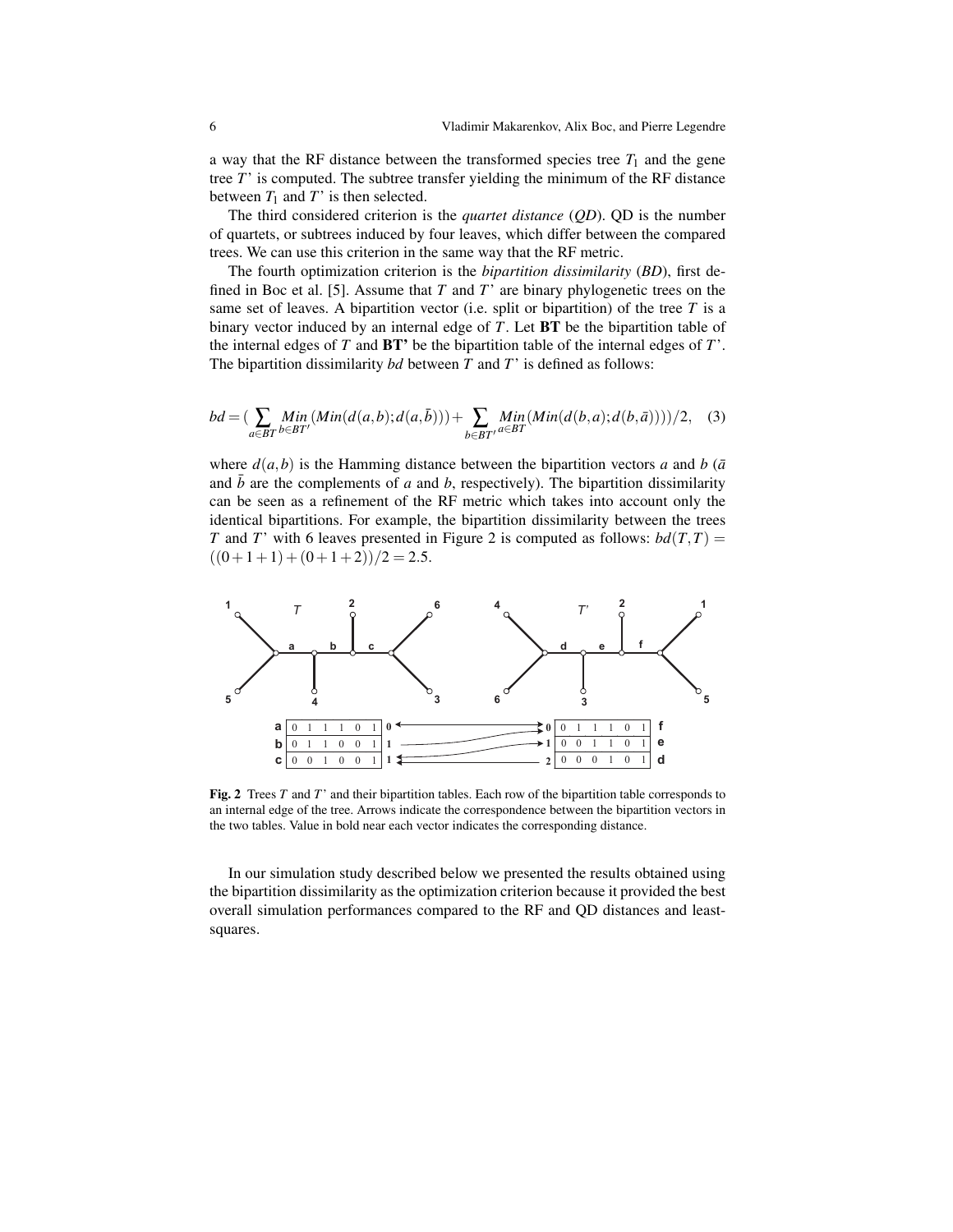### 4 Algorithm description

In this section we describe the main features of the new algorithm for detecting hybridization events. The statistical bootstrap validation will be performed for each hybrid species and only the hybrids with a significant bootstrap support will be included in the final solution. The new algorithm for identifying hybridization events proceeds by a reconciliation of the given pairs of gene trees, constructed for genes inherited from different parents. A modified version of the procedure for detecting horizontal gene transfers described in Boc et al. [5] will be integrated in our new algorithm. Let  $G_m$  be the set of genes that can be inherited from a male parent only and  $G_f$  be the set of the genes that can be inherited from a female parent only. In practice, nuclear and chloroplast genes often play the roles of G*<sup>m</sup>* and G*<sup>f</sup>* , respectively. We assume that for each given gene there exists a set of orthologous gene sequences (i.e. sequences that originated from a single gene of the last common ancestor) that can be used to build a phylogenetic gene tree. Each gene is thus originally represented by a multiple sequence alignment of amino acids or nucleotides.

Step 1. For the multiple sequence alignments characterizing the male genes in  $G_m$  we infer a set of phylogenetic male gene trees  $T_m$  and for the multiple sequence alignments characterizing the female genes in  $G_f$  we infer a set of phylogenetic female gene trees  $T_f$ ; one gene tree by alignment is reconstructed. The trees can be inferred using methods such as Neighbor-Joining [35], PhyML [13], RaxML [37] or one of the phylogenetic inference algorithms from the PHYLIP package [12]. We then root all the trees in  $T_m$  and  $T_f$  according to biological evidence or using the outgroup or midpoint strategy and select the optimization criterion, which can be least-squares, the Robinson and Foulds topological distance [34], the quartet distance or the bipartition dissimilarity [5].

**Step 2.** For each pair of gene trees *T* and *T*', such that  $T \in \mathbf{T}_m$  and  $T' \in \mathbf{T}_f$ , we use the HGT-Detection algorithm [5] to identify first horizontal gene transfers that are required to transform *T* into *T*'. The HGT-Detection program carries out a fast and accurate heuristic algorithm for computing a minimum-cost SPR transformation of the given (species) tree *T* into the given (gene) tree *T*'. Figure 3 shows how a species tree is transformed into a gene tree by applying a transfer (SPR move) between it's subtrees (i.e. edges adjacent to the species C and E). After this SPR move, *T* and *T*' have the identical topology. Second, we repeat the procedure by inversing the roles of *T* and *T*'. Now we look for horizontal gene transfers that are necessary to transform *T*' into *T*. The statistical bootstrap support of each obtained transfer is then assessed as defined in Boc et al. [5] and Boc and Makarenkov [6]. We identify as potential hybrids the species that receive transfers from different parents in *T* and *T*' (e.g. species H in Figure 4 which receives a transfer from the species C and B; here, C and B can be viewed as the parents of H).

Final step. All the obtained horizontal transfers are classified according to their statistical support to establish a ranked list of predicted hybrid species and their parents. In our algorithm, a confirmed hybrid species is a species that receives a transfer stemming from different parents in at least two gene trees (such that at least one of them is from  $T_m$  and at least one of them is from  $T_f$ ) with a fixed minimum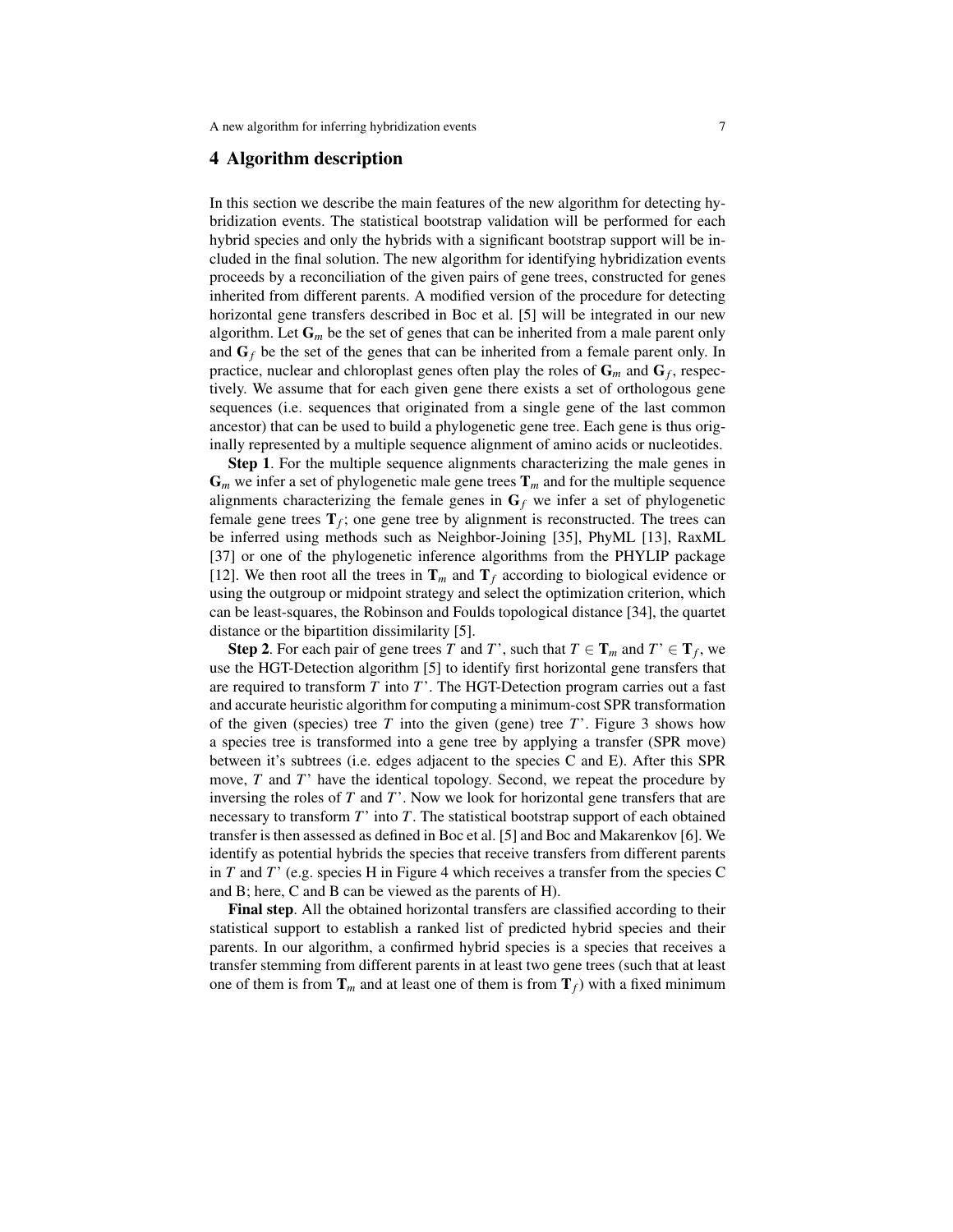confidence score (i.e. average bootstrap support). When multiple trees from  $T_m$  and  $T_f$  are involved, this score is computed as the mean value of the average bootstrap scores found for the two groups of parents. If the genes trees are considered without uncertainties (i.e. no bootstrap validation performed), then all hybrid species found by the algorithm can be included in the final solution. The main steps of the new algorithm are presented below (see Algorithm 1). Its time complexity is the following:

$$
O(m \times f \times r \times (C(Tree\_Inf) + n^4)), \tag{4}
$$

where *m* and *f* are the cardinalities of the sets  $G_m$  and  $G_f$ , respectively, *r* is the number of replicates in bootstrapping, *C*(*Tree In f*) is the time complexity of the tree inferring method used to infer trees from the gene sequences and  $n<sup>4</sup>$  is the time complexity of the HGT-Detection algorithm [5] applied to the given pair of species and gene trees with  $n$  leaves. Given that the time complexity of the PhyML  $[13]$ method which we used in our simulation study is  $O(pnl)$ , where p is the number of refinement steps being performed, *n* is the number of species and *l* is the sequence length, the exact time complexity of our implementation is the following:

$$
O(m \times f \times r \times n \times (p \times l + n^3)).
$$
 (5)



Fig. 3 Horizontal gene transfer (i.e. SPR move) from species C to species E is necessary to transform the topology of the species tree *T* into the topology of the gene tree *T*'.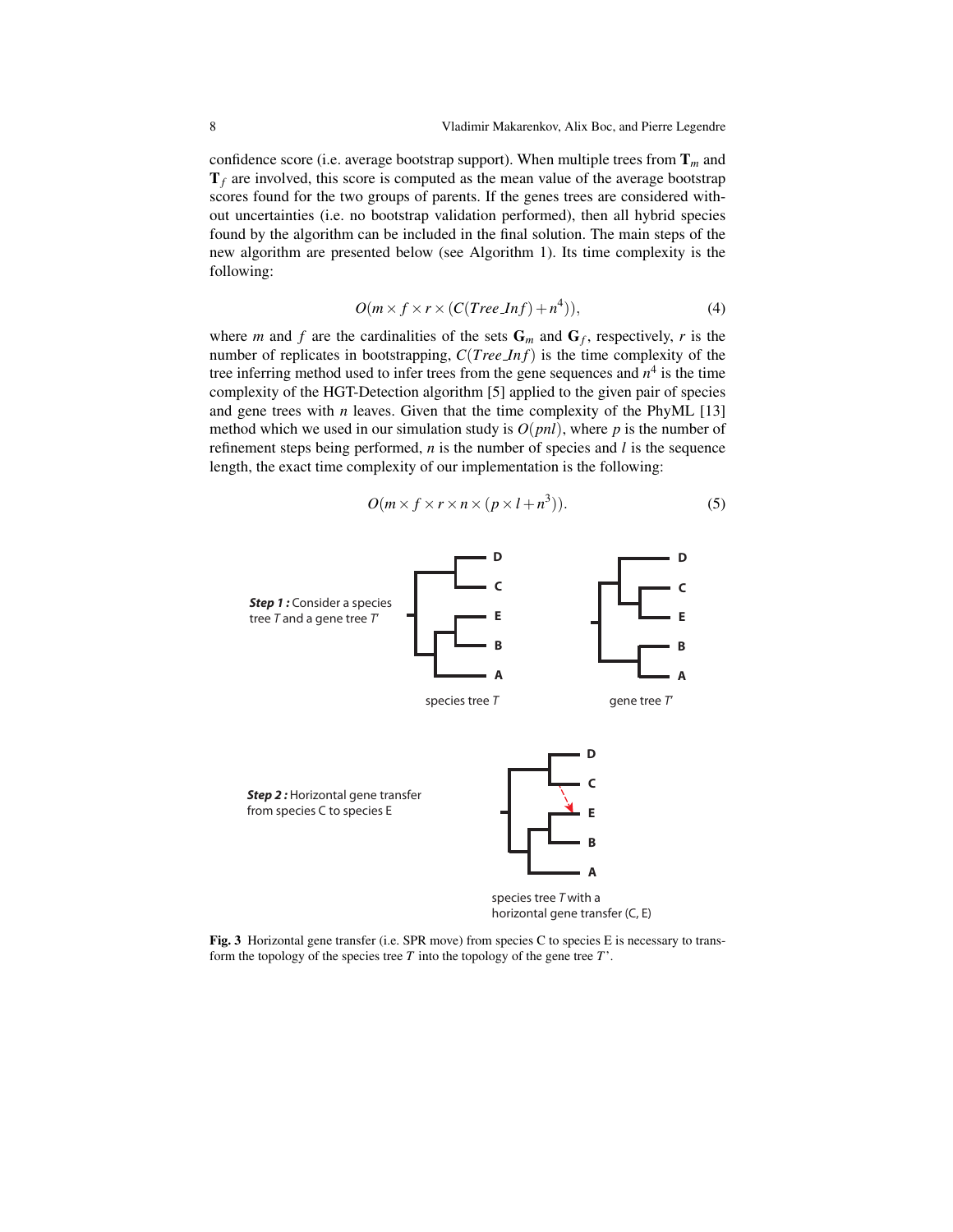Algorithm 1 Mains steps of the hybrids detection algorithm. See Appendix A for the definition of the subtree constraint which allows one to take into account all necessary biological rules and for Theorems 2 and 3 which allow one to select optimal transfers in different practical situations.

Infer all gene trees  $\mathbf{T}_m$  for the set of the male genes  $\mathbf{G}_m$  and all gene trees  $\mathbf{T}_f$  for the set of the female genes G*<sup>f</sup>* ;

Root all the trees in  $T_m$  and  $T_f$  according to biological evidence or using the outgroup or midpoint strategy;

Select the optimization criterion  $OC = Q$  (least-squares), or  $RF$  (Robinson and Foulds distance), or *QD* (quartet distance), or *BD* (bipartition dissimilarity);

#### for each tree *T* from the set of the male gene trees  $T_m$  do

for each tree *T*' from the set of the female gene trees  $T_f$  do

if there exist identical subtrees with two or more leaves in *T* and *T*' then Decrease the size of the problem by collapsing them in both *T* and *T*';

end if

Compute the initial value of  $OC$  between  $T_0$  and  $T$ ;

(\*)  $T_0 = T$ ; // or  $T_0 = T'$  - when repeated

 $k = 1$ ; // *k* is the step index

#### while  $OC \neq 0$  do

Find the set of all eligible horizontal transfers (i.e., SPR moves) at step *k* (denoted as *E HT<sup>k</sup>* );

The set  $E \, H \, T_k$  contains only the transfers satisfying the subtree constraint;

while transfers satisfying the conditions of Theorems 3 and 2 exist do if there exist transfers  $\in E \_HT_k$  and satisfying the conditions of Theorem 3 then

Carry out the SPR moves corresponding to these transfers;

end if

if there exist transfers  $\in E \, H \, T_k$  and satisfying the conditions of Theorem 2 then Carry out the SPR moves corresponding to these transfers;

end if

#### end while

Carry out all remaining SPR moves corresponding to transfers satisfying the subtree constraint;

Compute the value of *OC* to identify the direction of each transfer;  $k = k + 1;$ 

Collapse the same subtrees in  $T_k$  and  $T^*$ ; // or in  $T_k$  and  $T^*$  - when repeated

Compute the value of *OC* between  $T_k$  and  $T^*$ ; // or between  $T_k$  and  $T^*$  - when repeated end while

Repeat the procedure above by inversing the roles of *T* and *T*', starting from (\*); Identify species (potential hybrids) such that they receive transfers from different species in *T* and *T*';

### end for

end for

Classify all horizontal transfers and potential hybrids found;

Repeat the procedure above twice using the replicates of *T* and *T*' (obtained from the replicates of the multiple sequence alignments corresponding to *T* and *T*') to establish the list of predicted hybrid species and their parents with their bootstrap support.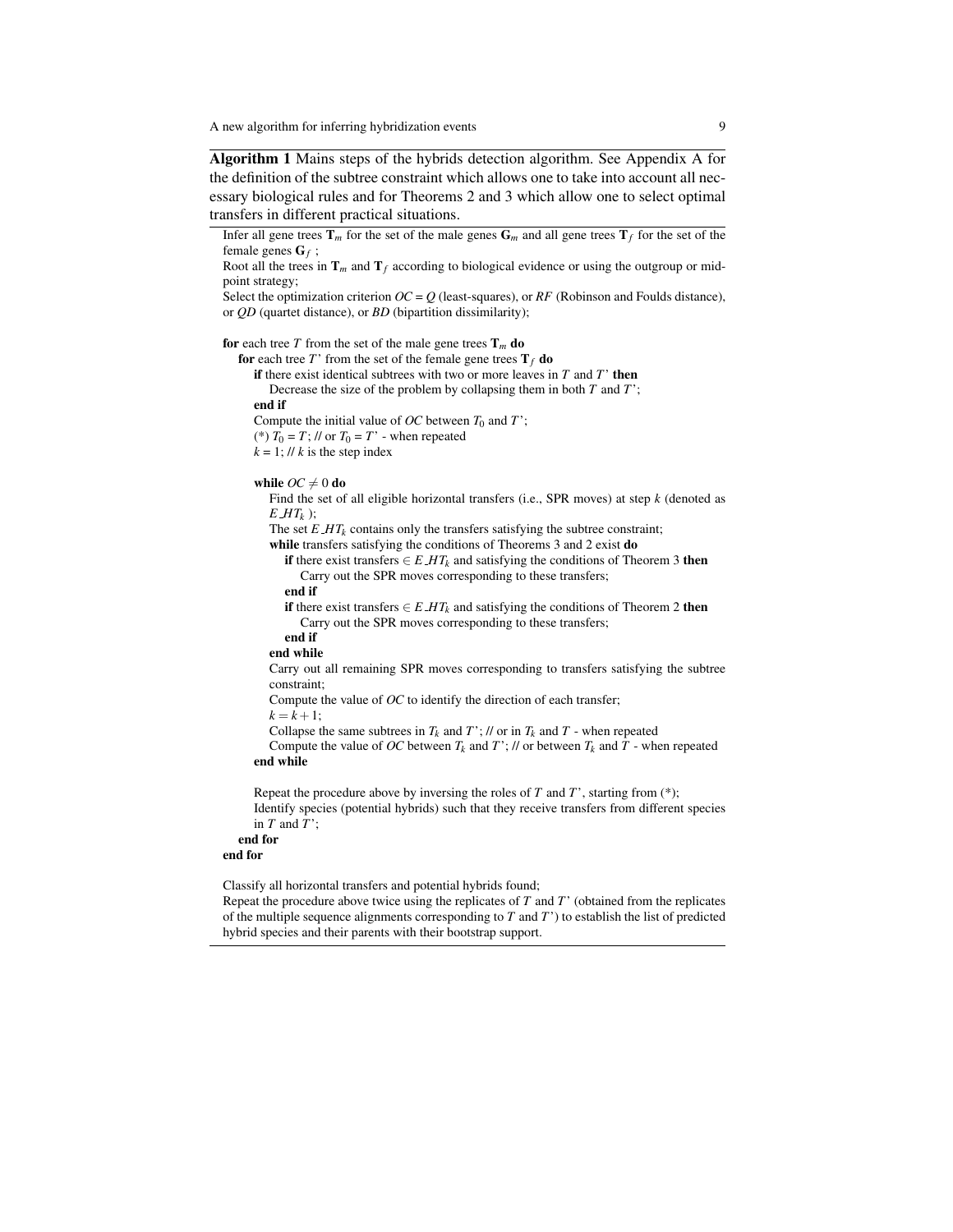

Fig. 4 The main idea of the hybrid inference method: the species H that receives transfers (Step 2) in both gene trees *T*' and *T*" is identified as a hybrid. The hybridization network *N* is thus obtained (Step 3).

# 5 Simulation study

A Monte Carlo study was conducted to test the capacity of the new algorithm to identify correct hybrid species. Gene trees were assumed not to contain uncertainties and thus the simulations were carried out with tree-like data only (i.e. sequence data were not involved). We examined how the new algorithm performs depending on the number of observed species, the rate of hybridization and the number of hybrid species artificially added. The measured hybridization rate is the ratio of genes originating from the different parents (i.e. male and female species).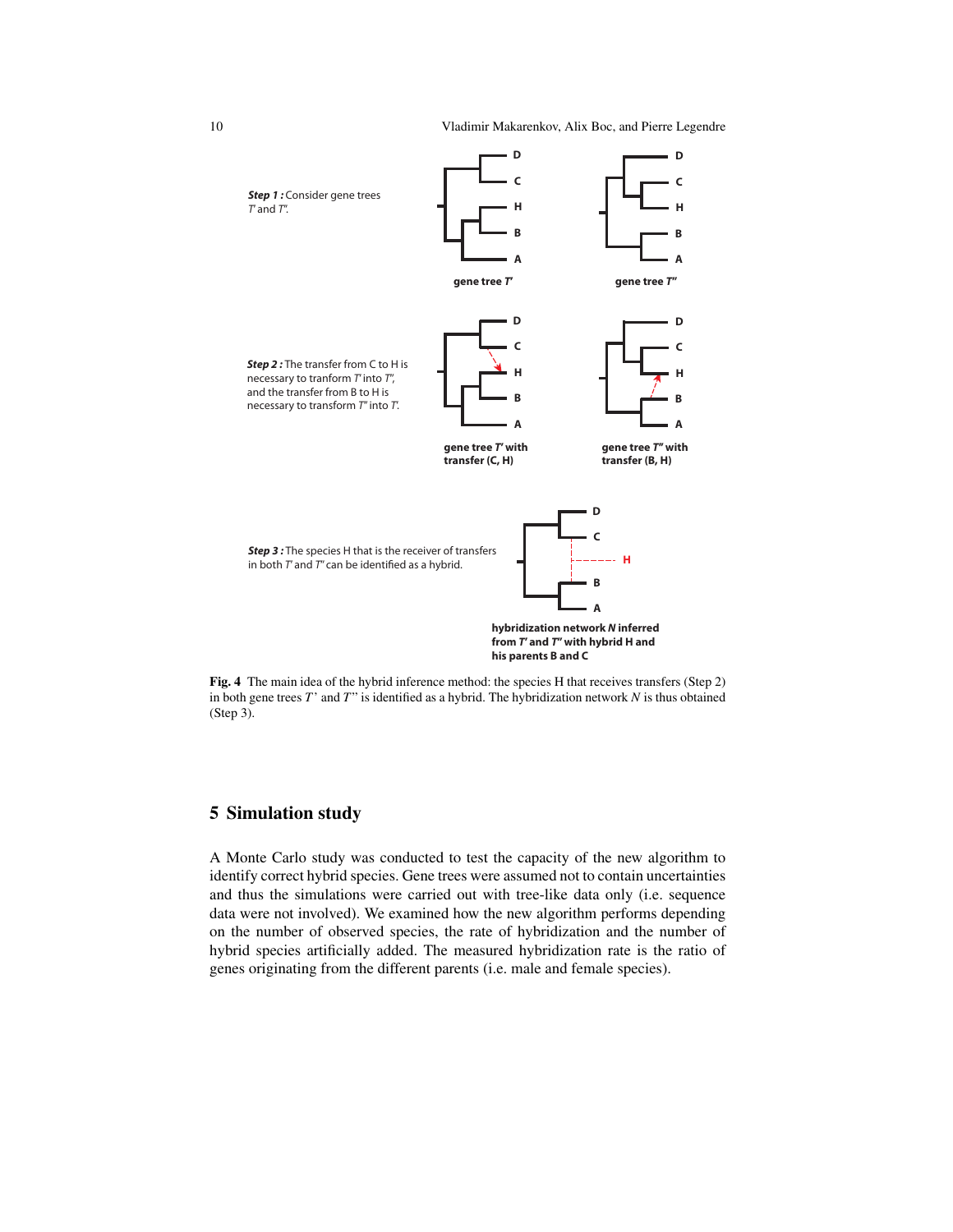First, a binary gene tree *T* was generated using the random tree generation procedure described in [22]. An improved version of this procedure was included in our T-Rex package [7]. As we did not consider sequence data in these simulations, the edge lengths of the trees were not taken into account here. In each experiment, we considered 10 replicates of the gene tree *T*, assuming that some of them originated from the male and some of them from the female parent species.

Second, for a fixed hybridization rate *h* (*h* varied from 1 to 5 in our simulations) we randomly selected in the first *h* replicates of *T* the same species (or group of species) as Parent  $P_1$  and in the remaining  $(10-h)$  replicates of  $T$  another species (or group of species) as Parent *P*2. Obviously, when the groups were considered, all the species in  $P_1$  were different from the species in  $P_2$ . A new edge with the hybrid species H was then added to each of the first *h* gene trees. It was connected to the edge separating  $P_1$  from the rest the tree. Similarly, the edge with the same hybrid species H was added to each of the remaining (10-*h*) gene trees, and connected each time to the edge separating  $P_2$  from the rest of the tree. This step was repeated *sh* times, where *sh* denotes the number of integrated hybrid species. In our simulations, *sh* varied from 1 to 10.



Fig. 5 Average true positive hybrid detection rate obtained for binary trees with 8 (a), 16 (b), 32 (c) and 64 (d) leaves. The five presented curves correspond to the hybridization rate *h* of 10% ( $\square$ ),  $20\%$  ( $\Diamond$ ),  $30\%$  ( $\triangle$ ),  $40\%$ ( $\times$ ) and  $50\%$  ( $\circ$ ). The abscissa axis reports the number of hybrid species. Each presented value is an average computed over 1000 replicates.

Third, we carried out the introduced hybrid detection algorithm having as input 10 replicates of the gene tree *T* with the hybrids added as discussed above. As the gene trees were considered without uncertainties, all transfers detected in the process were considered as relevant and were taken into account in the final solution. The bipartition dissimilarity [5] was used as the optimization criterion in the HGT-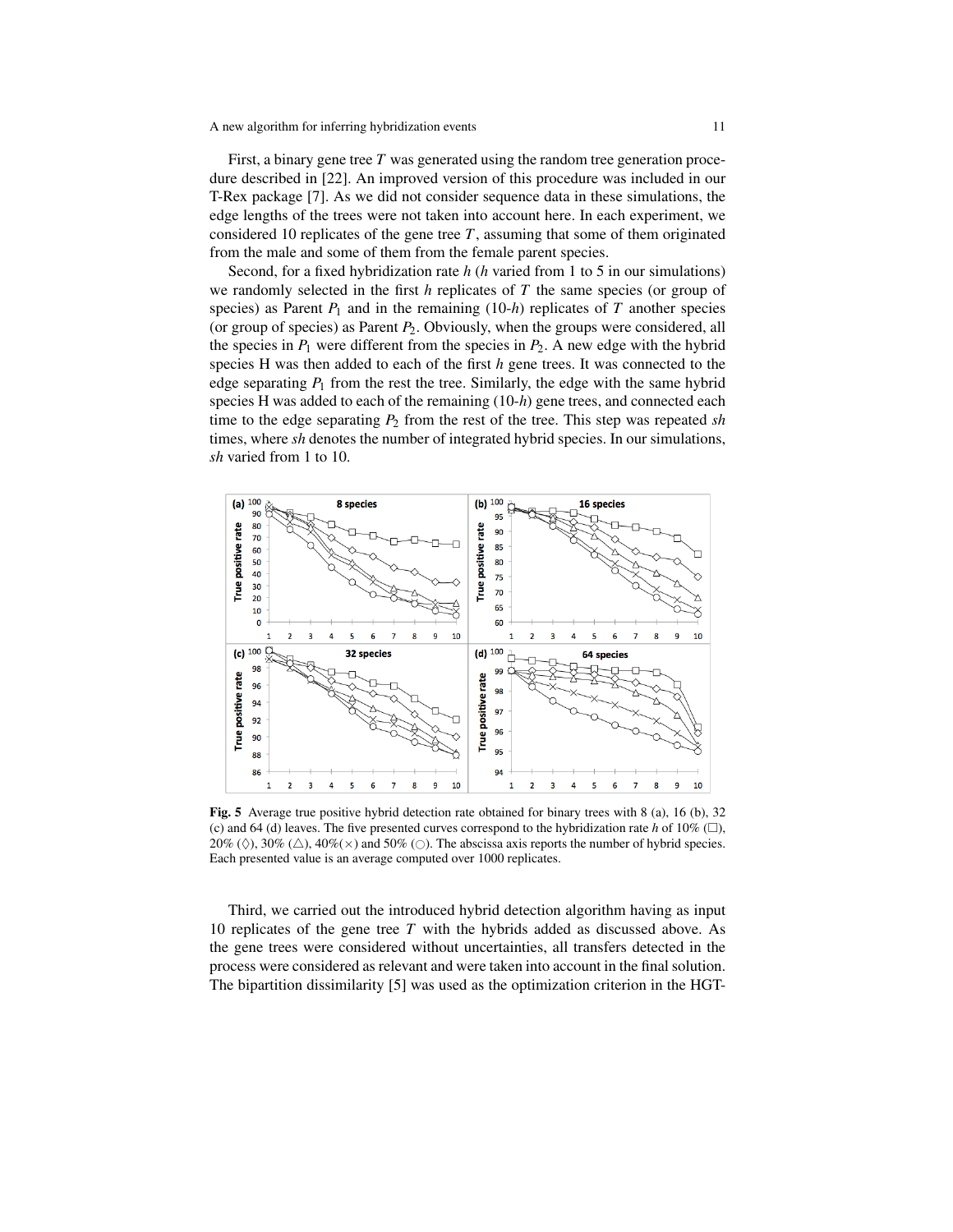Detection procedure. The results illustrated in Figures 5 and 6 were obtained from simulations carried out with random binary phylogenetic trees with 8, 16, 32 and 64 leaves. For each tree size (8 to 64), each number of hybrid species (1 to 10) and each hybridization rate (10 to 50%), 1000 replicated data sets were generated.

The true detection rate (i.e. true positives) was measured as a percentage of the correctly recovered hybrid species that were generated. The performances of the new algorithm are more noticeable for large trees (see Figures 5 and 6, cases cd) and a small number of hybrids. The quality of the obtained results decreases when the number of species decreases. For instance, to detect 10 hybrids in trees with 8 possible parental species seems to be a very tricky task, especially when the hybridization rate varies from 30 to 50% (i.e.  $h = 3$ , 4 and 5; see Figures 5 and 6, case a). Another general trend that could be noticed is that the number of true positives increases and the number of false positives decreases as the hybridization rate declines (i.e. the best results were always observed for  $h = 1$  and 2).



Fig. 6 Average false positive hybrid detection rate obtained for binary trees with 8 (a), 16 (b), 32 (c) and 64 (d) leaves. The five presented curves correspond to the hybridization rate *h* of 10%  $\Box$ ),  $20\%$  ( $\Diamond$ ),  $30\%$  ( $\triangle$ ),  $40\%$  ( $\times$ ) and  $50\%$  ( $\circ$ ). The abscissa axis reports the number of hybrid species. Each presented value is an average computed over 1000 replicates.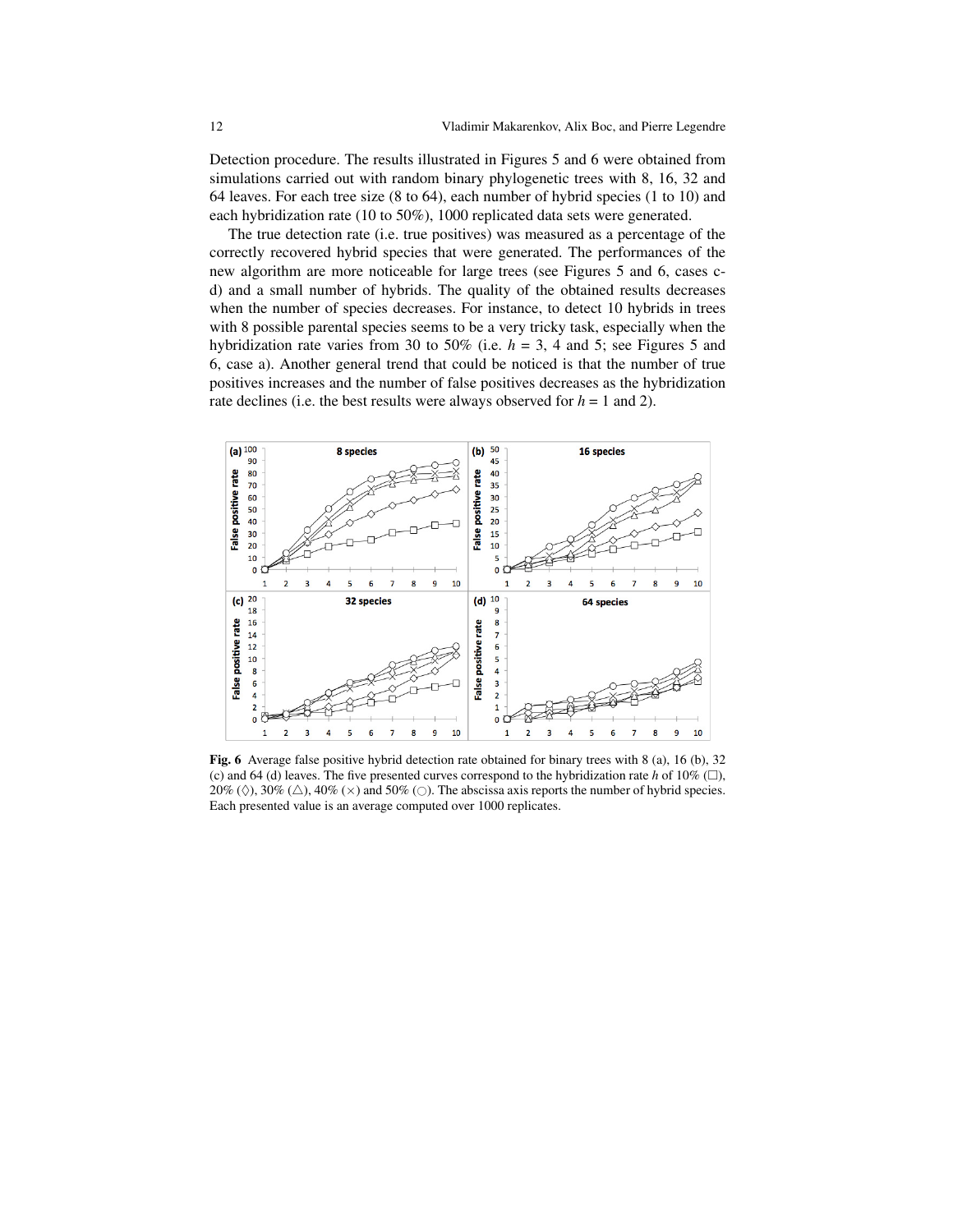## 6 Application example

### *Detecting hybrid species in the New Zealand's alpine Ranunculus dataset*

We studied the evolution of 6 different genes belonging to 14 organisms of the alpine *Ranunculus* plants originally described in Lockhart et al. [25], and then analysed in Joly et al. [21]. The latter authors presented a novel parametric approach for statistically distinguishing hybridization from incomplete lineage sorting based on minimum genetic distances of nonrecombining genes. Joly and colleagues applied their method to detect hybrids among the New Zealand's alpine buttercups (*Ranunculus*). Fourteen individuals of *Ranunculus* belonging to six well-defined species were sequenced in five chloroplast regions (*trnC*-*trnD*, *trnL*-*trnF*, *psbA*-*trnH*, *trnD*-*trnT* and *rpL*16). Those sequences were concatenated in the analysis conducted by Joly et al. [21]. In this study, they will be analyzed separately using our new algorithm. Note that in most flowering plants, chloroplast genes are inherited by hybrids from the female parent only. In contrast, the sequences from another considered gene, the internal transcribed spacer (*nrIT S*) region, were assumed to be inherited from the male parent only.



Fig. 7 Phylogenetic tree of the gene *nrIT S* built for 14 organisms of alpine *Ranunculus* using the PhyML method [13]. The bootstrap scores of the internal edges of the tree are indicated.

We first reconstructed from the original sequences the topology of the *nrIT S* gene tree (Figure 7) as well as those of the *psbA*, *rpL*16, *trnC*, *trnD* and *trnL* gene trees (Figure 8).

The hybrid species detection was performed by the new algorithm and 5 possible hybrid species were identified (see Table 1) along with their parents and the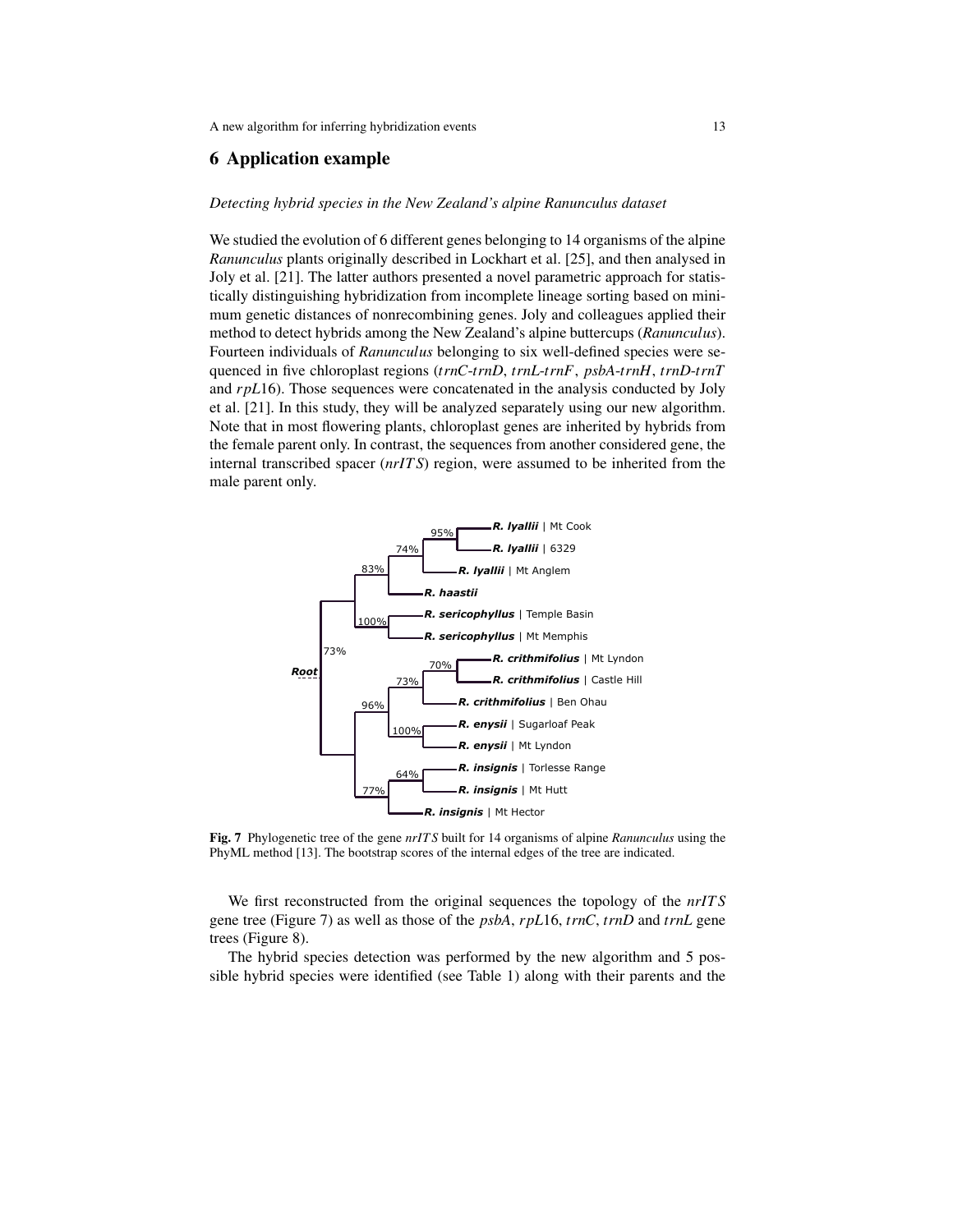

Fig. 8 Phylogenetic trees of the genes *psbA*, *rpL*16, *trnC*, *trnD* and *trnL* built for 14 organisms of alpine *Ranunculus* using the PhyML method [13]. The bootstrap scores of the internal edges of the tree are indicated.

corresponding bootstrap scores. All transfers found, when gradually reconciling the *nrIT S* gene tree with the *psbA*, *rpL*16, *trnC*, *trnD* and *trnL* gene trees, are illustrated in Figure 9. As a backbone tree topology here we used the species tree built with respect to the species chronogram of the alpine *Ranunculus* presented in ([21], Fig. 5). The most significant hybrid species we found was the *R. insignis* Mt Hutt. The species *R. crithmifolius* Ben Ohau and *R. crithmifolius* Mt Lyndon were identified as its parents with the bootstrap scores of 76% and 75%, respectively. Thus, the bootstrap support of this hybrid, computed as the average of its parents bootstrap scores, is equal to 75.5%.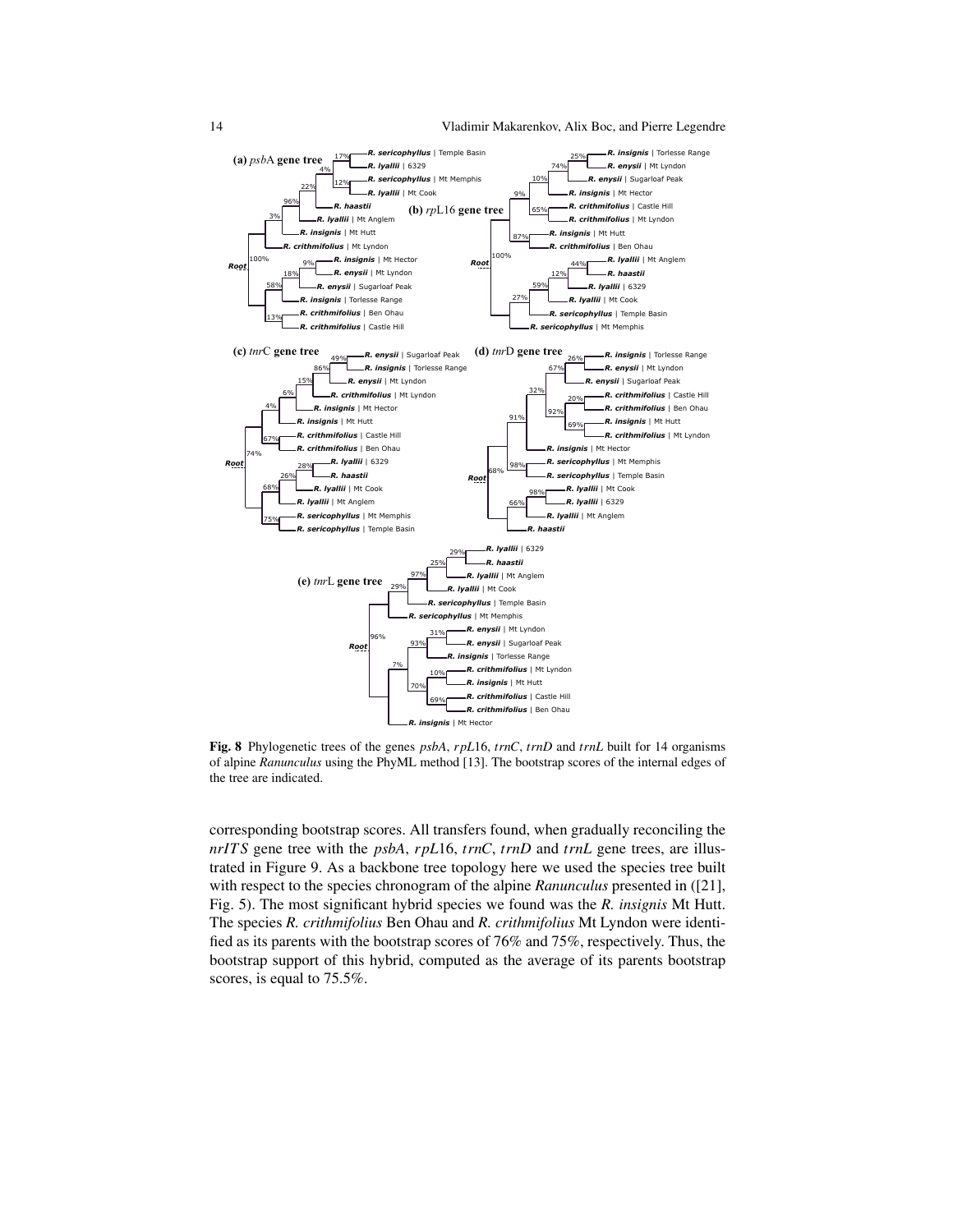A new algorithm for inferring hybridization events 15

![](_page_15_Figure_1.jpeg)

Fig. 9 Species tree for the 14 considered *Ranunculus* organisms with horizontal transfers mapped into it. Dashed arrows depict the transfers stemming from the gene *nrIT S*. Full arrows depict the transfers stemming from the genes *psbA*, *rpL*16, *trnC*, *trnD* and *trnL*. A potential hybrid species should be a receiver of at least one dashed arrow and at least one full arrow originating from different sources.

Our algorithm also suggested multiple hypotheses for an eventual hybrid species *R. crithmifolius* Mt Lyndon. The first hypothesis assumes that its parents could be *R. crithmifolius* Castle Hill (47%) and *R. insignis* Mt Hutt (84%), combining for the average bootstrap support of 65.5%. The second hypothesis suggests that its parents could be the ancestor of *R. haastii*, *R. lyallii 6329*, *R. lyallii* Mt Anglem, *R. lyallii* Mt Cook, *R. sericophyllus* Mt Memphis and *R. sericophyllus* Temple Basin as the first parent, with the bootstrap of 45.5%, and *R. insignis* Mt Hutt as the second parent, with the bootstrap support of 84%, providing the average support of 64.5%. The third hypothesis concerning *R. crithmifolius* Mt Lyndon states that the parents of this organism could be in fact the ancestor of *R. haastii*, *R. lyallii 6329*, *R. lyallii* Mt Anglem, *R. lyallii* Mt Cook, *R. sericophyllus* Mt Memphis and *R. sericophyllus* Temple Basin, with the bootstrap score of 45.5%, and the species *R. crithmifolius* Castle Hill (47%), giving the average bootstrap support of 46%. As discussed in [21], hybridization is a likely hypothesis for the chloroplast lineage present in *R. crithmifolius* from Mt Lyndon and *R. insignis* from Mt Hutt. Our analysis supported both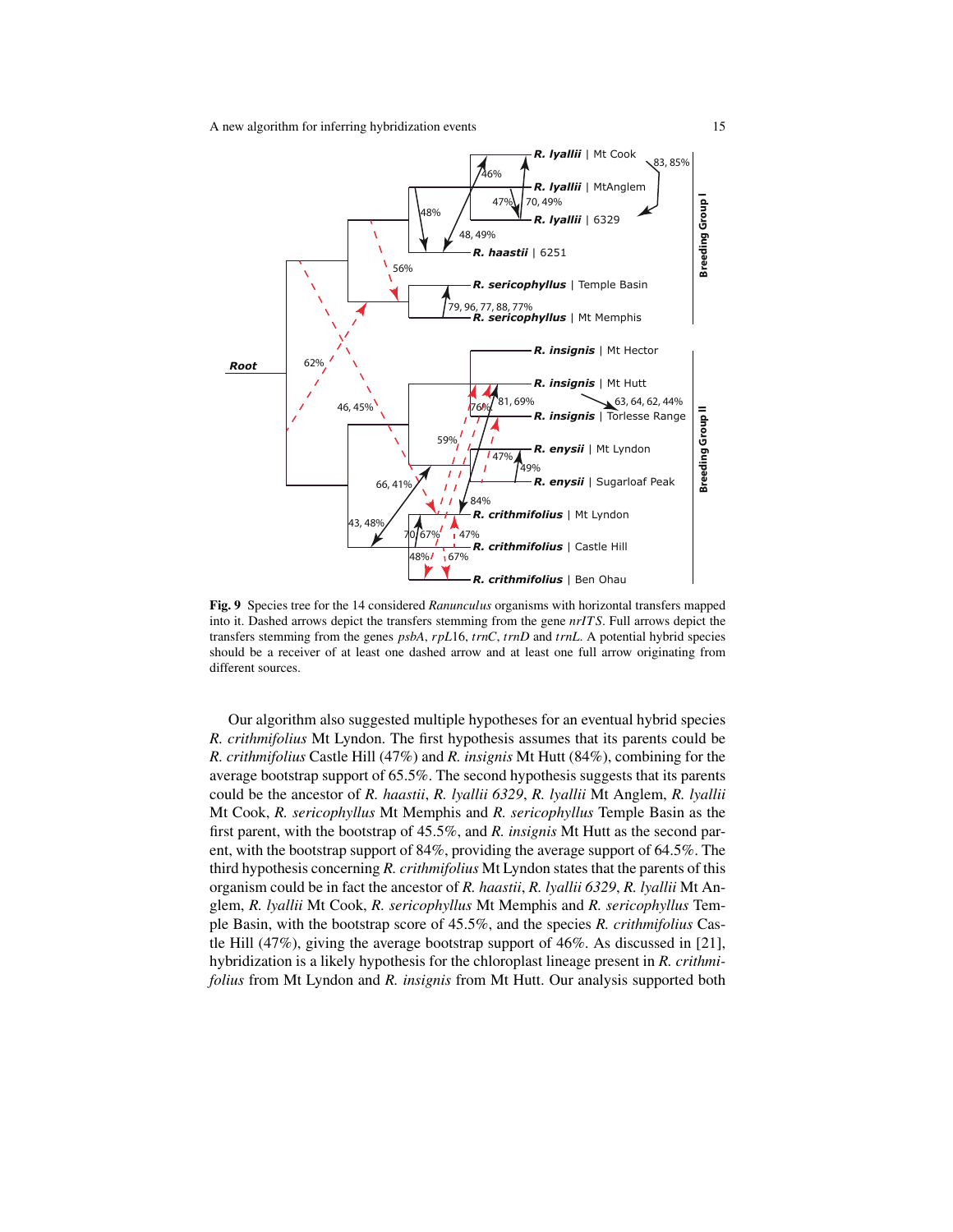these hypotheses while suggesting an additional hybrid possibility in this dataset, concerning *R. insignis* Torlesse Range (see Table 1). The latter species was also identified as a potential hybrid with the bootstrap support of 52.5%, whereas *R. insignis* Mt Hutt (58%) and *R. enysii* Sugarloaf Peak (47%) were categorized as its parents.

Table 1 Hypothetical hybrids of the considered alpine *Ranunculus* organisms based on the transfer scenarios presented in Figure 9. Each row reports the hybrid, two eventual parents and the corresponding bootstrap supports.

| Hybride               | Parent 1                                     | Parent 2                         | Average<br>hybrid support |
|-----------------------|----------------------------------------------|----------------------------------|---------------------------|
| R. insignis           | R. crithmifolius Ben Ohau                    | R. crithmifolius Mt Lyndon 75.5% |                           |
| Mt Hutt               | (76%)                                        | (75%)                            |                           |
| R. crithmifolius      | R. crithmifolius Castle Hill                 | <i>R. insignis</i> Mt Hutt (84%) | 65.5%                     |
| Mt Lyndon             | (47%)                                        |                                  |                           |
| R. crithmifolius      | Ancestor of                                  | R. insignis Mt Hutt (84%)        | 64.5%                     |
| Mt Lyndon             | (R. haastii, R. Iyallii 6329,                |                                  |                           |
|                       | R. <i>lyallii</i> Mt Anglem, R. <i>lyal-</i> |                                  |                           |
|                       | lii Mt Cook, R. sericophyllus                |                                  |                           |
|                       | Mt Memphis, R. sericophyl-                   |                                  |                           |
|                       | lus Temple Basin)                            |                                  |                           |
|                       | $(45.5\%)$                                   |                                  |                           |
| R. insignis           | R. insignis Mt Hutt (58%)                    | R. enysii Sugarloaf Peak         | 52.5%                     |
| <b>Torlesse Range</b> |                                              | (47%)                            |                           |
| R. crithmifolius      | Ancestor of                                  | R. crithmifolius Castle Hill 46% |                           |
| Mt Lyndon             | (47%), (47%), (R. haastii, R. lyallii 6329)  |                                  |                           |
|                       | R. <i>lyallii</i> Mt Anglem, R. <i>lyal-</i> |                                  |                           |
|                       | lii Mt Cook, R. sericophyllus                |                                  |                           |
|                       | Mt Memphis, R. sericophyl-                   |                                  |                           |
|                       | lus Temple Basin)                            |                                  |                           |
|                       | (45%)                                        |                                  |                           |

# 7 Conclusion

We described a new algorithm for detecting and validating diploid hybridization events and thus for identifying the origins of hybrid species. To the best of our knowledge no algorithms including a statistical validation of the retraced hybrids and their parents by bootstrap analysis have been proposed in the literature. We showed that the problem of detecting horizontal gene transfers can be viewed as a sub-problem of a hybrid detection problem when multiple male and female genes are considered. The introduced algorithm subdivides the multi-gene reconciliation problem on several sub-problems searching for optimal scenarios of SPR moves that are required to reconcile gene trees associated with genes originating from different parents (male or female species). To find such optimal tree reconciliation scenarios, we use a specific version the HGT-Detection [5] algorithm, which is a fast and accurate heuristic for inferring horizontal gene transfer events. Our simulation study suggests that the best detection results are constantly obtained with large trees and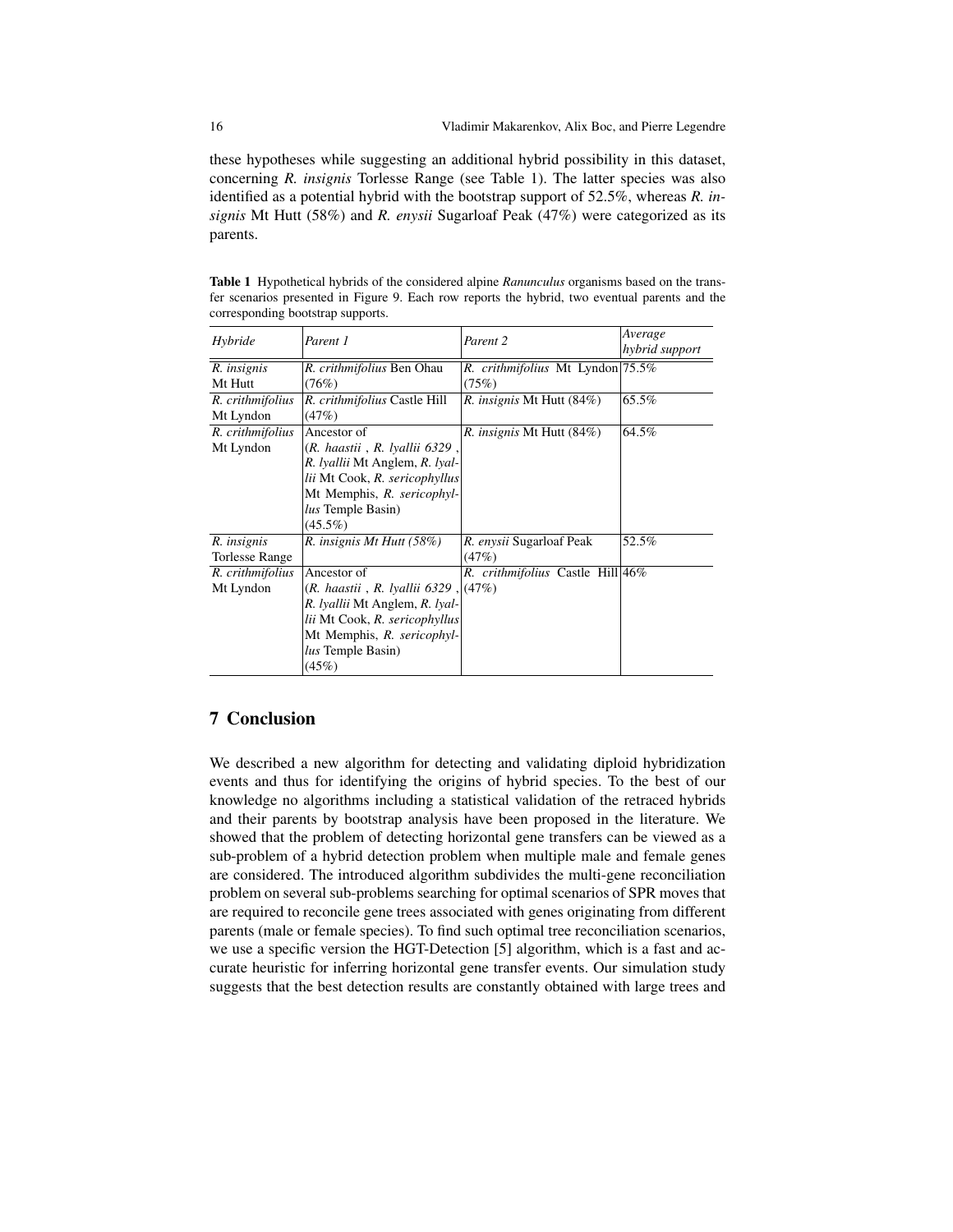A new algorithm for inferring hybridization events 17

a small number of hybrids. Regarding the optimization criterion, the bipartition dissimilarity usually provided better results compared to the classical criteria, such as the Robinson and Foulds distance, the quartet distance and least-squares. As a future development, it would be interesting to see how the hybrid detection results would change if the trees with uncertainties (i.e. trees inferred from the sequence data) are be considered.

### References

- 1. Albrecht, B., Scornavacca, C., Cenci, A., Huson, D.H.: Fast computation of minimum hybridization networks. Bioinformatics, 28, 191–197 (2012)
- 2. Arnold ML.: Natural hybridization and evolution. Oxford: Oxford University Press (1997)
- 3. Baroni, M., Semple, C., Steel, M.: Hybrids in real time. Systematic Biology, 55(1), 46–56 (2006)
- 4. Barthélemy, J-P., Guénoche, A.: Trees and proximity representations. Wiley, New York (1991)
- 5. Boc, A., Philippe, H., Makarenkov,V.: Inferring and validating horizontal gene transfer events using bipartition dissimilarity. Syst. Biol., 59, 195–211 (2010)
- 6. Boc, A., Makarenkov, V.: Towards an accurate identification of mosaic genes and partial horizontal gene transfers, Nucleic Acids Research, 39, e144 (2011)
- 7. Boc, A., Diallo, Alpha B., Makarenkov, V.: T-REX: a web server for inferring, validating and visualizing phylogenetic trees and networks, Nucleic Acids Research, 40, Web Server issue, W573–W579 (2012)
- 8. Bordewich, M., Semple, C.: On the computational complexity of the rooted subtree prune and regraft distance. Annals of Combinatorics, 8, 409–423 (2004)
- 9. Charleston, M. A.: Jungle: a new solution to the host/parasite phylogeny reconciliation problem Math. Biosc., 149, 191–223 (1998)
- 10. Darwin, C.: On the Origin of Species by Means of Natural Selection, or the Preservation of Favoured Races in the Struggle for Life, London: John Murray, pp. 502. (1859)
- 11. Doolittle,W.F. (1999) Phylogenetic classification and the universal tree. Science, 284, 2124– 2129 (1999)
- 12. Felsenstein, J.: PHYLIP Phylogeny Inference Package (Version 3.2). Cladistics, 5, 164–166 (1989)
- 13. Guindon, S., Gascuel, O.: A simple, fast and accurate algorithm to estimate large phylogenies by maximum likelihood. Syst. Biol. 52, 696–704 (2003)
- 14. Hallett, M., Lagergren., J.: Efficient algorithms for lateral gene transfer problems. In: El-Mabrouk, N., Lengauer, T., Sankoff, D., (eds.), proceedings of the fifth annual international conference on research in computational biology, pp 149–156, ACM Press, New-York (2001)
- 15. von Haeseler, A., Churchill, G.A.: Network models for sequence evolution. J. of Mol. Evol., 37, 77–85 (1993)
- 16. Hein, J.: A heuristic method to reconstructing the evolution of sequences subject to recombination using parsimony. Math. Biosciences, 98, 185–200 (1990)
- 17. Hein, J., Jiang, T., Wang, L., Zhang, K.: On the Complexity of Comparing Evolutionary Trees. Discr. Appl. Math., 71, 153–169 (1996)
- 18. Hennig, W.: Phylogenetic systematics (tr. D. Dwight Davis and Rainer Zangerl), University of Illinois Press. Urbana, Illinois (1966)
- 19. Huson, D.H., Bryant, D.: Application of phylogenetic networks in evolutionary studies. Mol. Biol. Evol., 23, 254–267 (2006)
- 20. Huson, D.H., Rupp, R., Scornavacca, C.: Phylogenetic networks: Concepts, algorithms and applications. Cambridge University Press (2011)
- 21. Joly, S., McLenachan, P.A., Lockhart, P. J.: A statistical approach for distinguishing hybridization and incomplete lineage sorting. The American Naturalist., 174, e54–e70 (2009)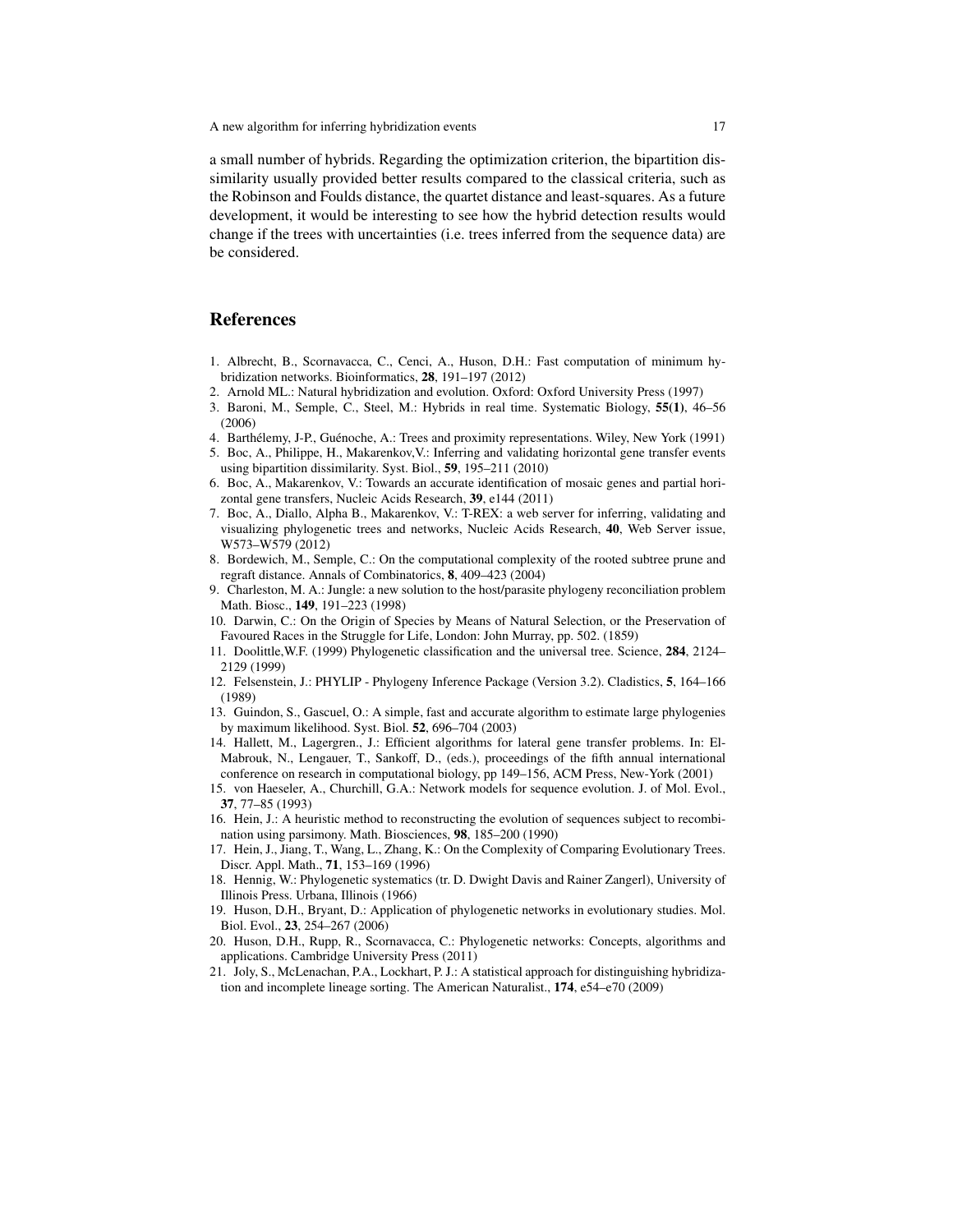- 22. Kuhner, M., Felsenstein, J.: A simulation comparison of phylogeny algorithms under equal and unequal evolutionary rates. Mol. Biol. Evol., 11, 459–468 (1994)
- 23. Lawrence, J. G., Ochman, H.: Amelioration of bacterial genomes: rates of change and exchange. J. Mol. Evol., 44, 383–397 (1997)
- 24. Legendre, P., Makarenkov, V.: Reconstruction of biogeographic and evolutionary networks using reticulograms. Syst. Biol., 51, 199–216 (2002)
- 25. Lockhart, P. J., McLenachan, P. A., Havell, D., Gleny, D., Huson, D., Jensen, U.: Phylogeny, radiation, and transoceanic dispersal of New Zealand alpine buttercups: molecular evidence under split decomposition. Annals of the Missouri Botanical Garden 88, 458–477 (2001)
- 26. Maddison, W. P.: Gene trees in species trees. Syst. Biol., 46, 523–536 (1997)
- 27. Makarenkov, V., Legendre, P.: From a phylogenetic tree to a reticulated network. J. Comput. Biol., 11, 195–212 (2004)
- 28. Makarenkov, V., Kevorkov, D., Legendre, P.: Phylogenetic Network Reconstruction Approaches, Applied Mycology and Biotechnology, International Elsevier Series, Bioinformatics, 6, 61–97 (2006)
- 29. Mirkin, B. G., Muchnik, I., Smith, T.F.: A Biologically Consistent Model for Comparing Molecular Phylogenies. J. of Comp. Biol., 2, 493–507 (1995)
- 30. Mirkin, B. G., Fenner, T. I., Galperin, M. Y., Koonin, E. V.: Algorithms for computing parsimonious evolutionary scenarios for genome evolution, the last universal common ancestor and dominance of horizontal gene transfer in the evolution of prokaryotes. BMC Evol. Biol., 3, 2, (2003)
- 31. Nakhleh, L., Ruths, D., Wang., L.: RIATA-HGT: A fast and accurate heuristic for reconstructing horizontal gene transfer. Proceedings of the 11th International Computing and Combinatorics Conference, Kunming, Yunnan, China, 84–85 (2005)
- 32. Page, R. D. M.: Maps between trees and cladistic analysis of historical associations among genes, organism and areas. Syst. Biol., 43, 58–77 (1994)
- 33. Page, R. D. M., Charleston, M. A.: Trees within trees: phylogeny and historical associations. Trends in Ecol. and Evol., 13, 356–359 (1998)
- 34. Robinson, D. R., Foulds, L.R.: Comparison of phylogenetic trees. Math. Biosciences, 53, 131– 147 (1981)
- 35. Saitou, N., Nei., M.: The neighbor-joining method:a new method for reconstructing phylogenetic trees. Mol. Biol. Evol., 4, 406–425 (1987)
- 36. Sneath, P.H.A., Sokal, R. R.: Numerical taxonomy The principles and practice of numerical classification. W. H. Freeman, San Francisco (1973)
- 37. Stamatakis, A.: RAxML-VI-HPC: Maximum Likelihood-based Phylogenetic Analyses with Thousands of Taxa and Mixed Models. Bioinformatics, 22, 2688–2690 (2006)
- 38. Than, C., D. Ruths, D., Nakhleh, L.: PhyloNet: A software package for analyzing and reconstructing reticulate evolutionary relationships, BMC Bioinf., 9, 322 (2008)
- 39. Whidden, C., Zeh, N.: A unifying view on approximation and FPT of agreement forests. In Proceedings of WABI09, pages 390–402, Berlin, Heidelberg. Springer-Verlag (2009)
- 40. Whidden, C., Beiko, R. G., Zeh, N.: Fast FPT algorithms for computing rooted agreement forests: Theory and experiments. In P. Festa, editor, SEA, volume 6049 of Lecture Notes in Computer Science, pages 14–153. Springer (2010)
- 41. Zhaxybayeva, O., Lapierre,P., Gogarten, J.P.: Genome mosaicism and organismal lineages. Trends Genet., 20, 254–260 (2004)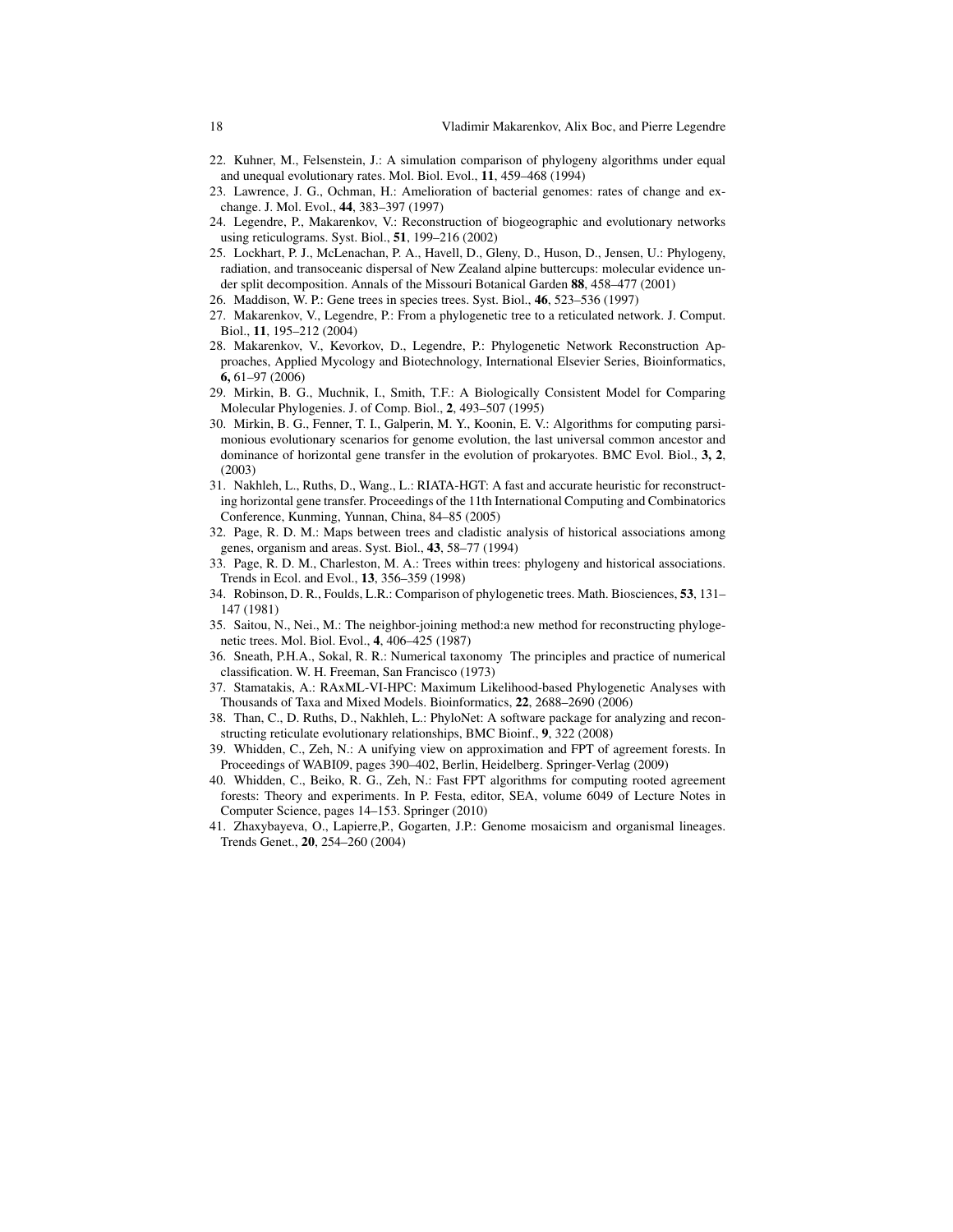### Appendix A

This Appendix includes the definition of the subtree constraint (Fig. A1) used in the hybrid detection algorithm (Algorithm 1). This constraint, originally formulated in [5], allows one to take into account all evolutionary rules that should be satisfied when inferring horizontal gene transfers. This Appendix also includes Theorems 2 and 3 allowing one to select optimal transfers during the execution of the hybrid detection algorithm (Algorithm 1) (see [5] for their proofs).

![](_page_19_Figure_3.jpeg)

Fig. A1 Subtree constraint: the transfer between the branches  $(x, y)$  and  $(z, w)$  in the species tree *T* is allowed if and only if the cluster rooted by the branch  $(x, a)$ , and regrouping both affected subtrees, is present in the gene tree. A single tree branch is depicted by a plane line and a path is depicted by a wavy line.

Theorem 2. *If the newly-formed subtree Subyw resulting from the HGT (horizontal gene transfer) is present in the gene tree T ', and the bipartition vector associated with the branch*  $(x, x_1)$  *in the transformed species tree*  $T_1$  *(Fig. A2) is present in the bipartition table of T', then the HGT from*  $(x, y)$  *to*  $(z, w)$ *, transforming T into T<sub>1</sub>, is a part of a minimum-cost HGT scenario transforming T into T ' and satisfying the subtree constraint.*

![](_page_19_Figure_6.jpeg)

Fig. A2 HGT from the branch  $(x, y)$  to the branch  $(z, w)$  is a part of a minimum-cost HGT scenario transforming the species tree *T* into the gene tree *T*' if the bipartition corresponding to the branch  $(x, x_1)$  in the transformed species tree  $T_1$  is present in the bipartition table of  $T'$  and the subtree *Subyw* is present in *T*'.